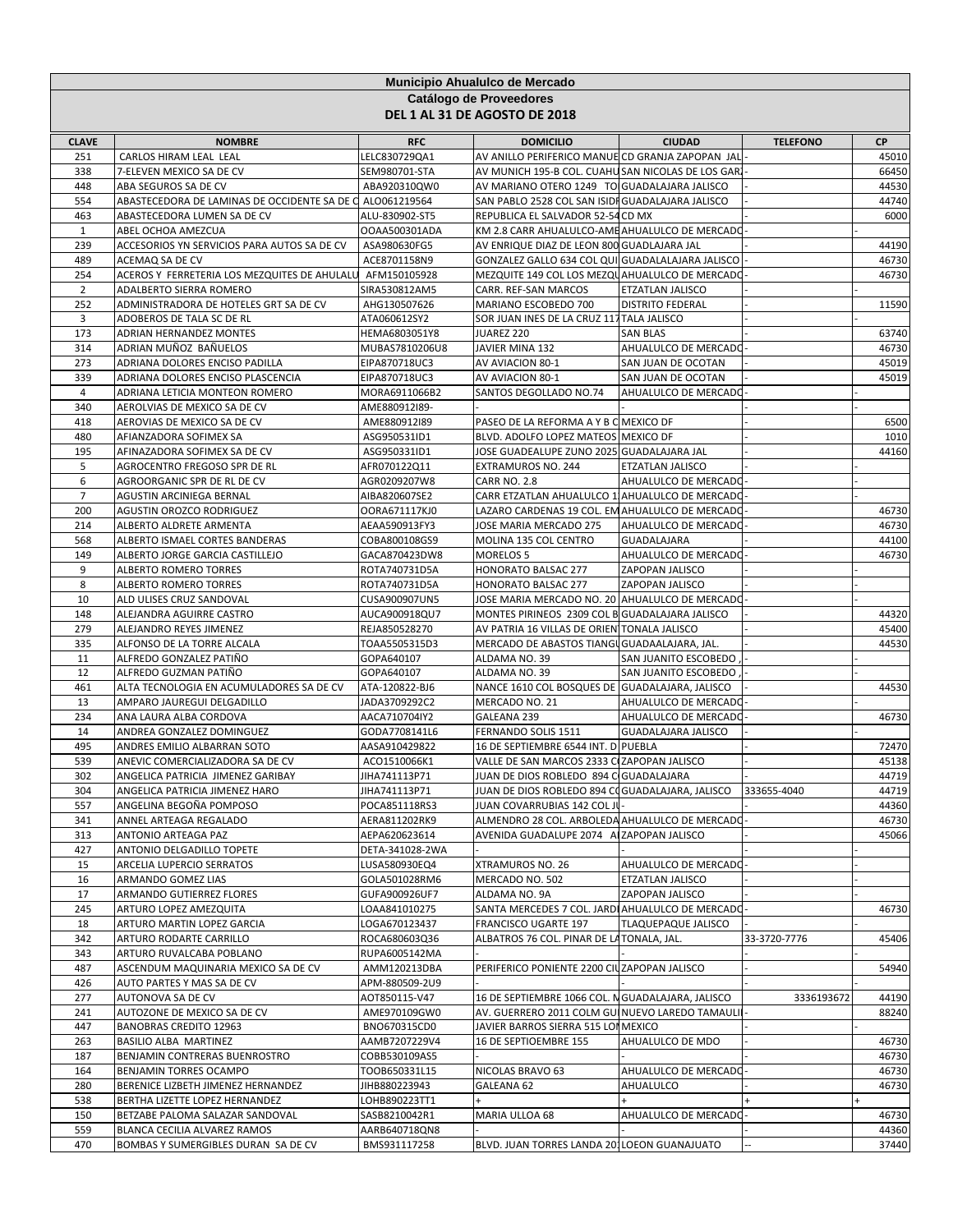|            | Municipio Ahualulco de Mercado<br>Catálogo de Proveedores<br>DEL 1 AL 31 DE AGOSTO DE 2018           |                                |                                                                                              |                            |             |                |  |  |
|------------|------------------------------------------------------------------------------------------------------|--------------------------------|----------------------------------------------------------------------------------------------|----------------------------|-------------|----------------|--|--|
|            |                                                                                                      |                                |                                                                                              |                            |             |                |  |  |
| 344        | BORSAMEX ALIMENTOS SA DE CV                                                                          | BAL-090218-9W8                 | AV. VALLARTA 3959 LOCAL B ZOZAPOPAN, JAL                                                     |                            |             | 45049          |  |  |
| 567        | BRENDA JAZ, MIN IBARRA GALVEZ                                                                        | IAGB891226F33                  |                                                                                              |                            |             | 46730          |  |  |
| 543        | BRENDA KARINA SALINAS VELAZQUILLO                                                                    | SAVB9402019B7                  | SENDA DE LAS CHINAS 78 COL ZAPOPAN JALISCO                                                   |                            |             | 45060          |  |  |
| 319<br>219 | BRENDA YADIRA RAMOS SALAZAR<br>CADENA COMERCIAL OXXO SA DE CV                                        | RASB7505124B7<br>CCO-8605231N4 | INTERIOR MERCADO MUNICIP/ AHUALULCO DE MERCADO<br>EDISON 1235 NORTE                          | MONTERREY, NUEVO LEOI      |             | 46730<br>64480 |  |  |
| 19         | CAFFIL MOTORES RECONSTRUIDOS SA DE CV                                                                | CMR0309268M4                   | PROLONGACION ALCALDE NO. ZAPOPAN JALISCO                                                     |                            |             |                |  |  |
| 20         | CAMIONERA DE JALISCO SA DE CV                                                                        | CJA-061016-ALA                 | PERIFERICO SUR 6360                                                                          | <b>TLAQUEPAQUE JALISCO</b> |             |                |  |  |
| 21         | CAMPOS REYEROS Y CIA SA DE CV                                                                        | CRE0109299E7                   | AVENIDA ARAUCARIAS NO 62                                                                     | <b>XALAPA VER</b>          |             |                |  |  |
| 253        | CARGLAS DE MEXICO SA DE CV                                                                           | CME080902AU7                   | AV COLON 1664 COL DEL FRESI GUADALAJARA                                                      |                            |             | 44909          |  |  |
| 508        | CARLOS ABRAHAM MENDOZA OLIVARES                                                                      | MEOC8301283R9                  |                                                                                              |                            |             |                |  |  |
| 326        | CARLOS EMILIO LARA TAPIA                                                                             | LATC710703IK5                  | CARRETERA EL REFUGIO SAN M TEUCHITLAN JAL                                                    |                            |             | 46760          |  |  |
| 288        | CARLOS ERNESTO RODRIGUEZ CASILLAS                                                                    | ROCC780919197                  | MISION DE SAN ANTONIO 6144 ZAPOPAN JALISCO                                                   |                            |             | 45030          |  |  |
| 345        | CARLOS HIRAM LEAL LEAL                                                                               | LELC830729QA1                  | AV ANILLO PERIFERICO MANUE CD GRANJA ZAPOPAN JAL                                             |                            |             | 45010          |  |  |
| 460        | CARLOS JOEL MURILLO GOMEZ                                                                            | MUGC-700715-EA9                | 1ERA REFORMA 13-D COL. CEN AMECA, JALISCO                                                    |                            |             | 46600          |  |  |
| 22         | CARLOS MEJIA SANCHEZ                                                                                 | MESC830809SKA                  | ZARAGOZA 319                                                                                 | TONALA, JALISCO            |             |                |  |  |
| 411        | CARLOS OCAMPO PELAYO                                                                                 | OAPC7410319Z7                  |                                                                                              |                            |             |                |  |  |
| 23         | CARLOS ROBERTO GARCIA GODOY                                                                          | GAGC7506041Z4                  | OSCAR WILDE NO. 5703                                                                         | ZAPOPAN JALISCO            |             |                |  |  |
| 24<br>320  | CARMEN NUÑO CORONA<br>CASA CONSTRUCTORA ELEMENTOS S DE RL DE CV                                      | NUCC5111022F1                  | DIAZ MIRON NO. 61                                                                            | AHUALULCO DE MERCADO       |             | 45010          |  |  |
| 248        | CECASP MEXICO S DE RL DE CV                                                                          | CCE141016EX5<br>CME140403-QQ2  | AVENIDA VALLARTA 6503 F19/ZAPOPAN JALISCO<br>HIDALGO 502 COL. LOA ALTOS SAN PEDRO TLAQUEPAQU |                            | 3333365441  | 45520          |  |  |
| 250        | CELIA CRISTINA HUERTA RUIZ                                                                           | HUCR5707119G0                  |                                                                                              |                            |             | 46730          |  |  |
| 222        | CENTRAL DE DIAGNOSTICO TOLSA SA DE CV                                                                | CDT-820712JR7                  | ENRIQUE DIAZ DE LEON 636                                                                     | -GUADALAJARA, JALISCO      | 33 38257500 | 44180          |  |  |
| 346        | CENTURIA COMERCIAL MOTORS SA DE CV                                                                   | CCM0206117VA                   | FRANCISCO SILVAR ROMERO 4 TLAQUEPAQUE JALISCO                                                |                            |             | 45559          |  |  |
| 498        | CFE SUMINISTRADOR DE SERVICIOS BASICOS                                                               | CSS160330CP7                   | AV PASEO DE LA REFORMA 164 CIUDAD DE MEXICO                                                  |                            |             | 6600           |  |  |
| 25         | CINDI AMAIRANI VAZQUEZ MUÑOZ                                                                         | VAMC910414KR7                  | <b>BUGAMBILIA 476</b>                                                                        | <b>GUADALAJARA JALISCO</b> |             |                |  |  |
| 347        | CLAUDIA ELIZABETH PALAFOX BECERRA                                                                    | PABC7112191N1                  | SAN IGNACIO 2657 COL ESPERA GUADALAJARA                                                      |                            |             | 44300          |  |  |
| 348        | COFINNAL SA DE CV                                                                                    | COF140910B3A                   | AV TOPACIO 2331 NO. R BOSQU GUADALAJARA                                                      |                            |             | 44530          |  |  |
| 349        | COLEGIO DE CONTADORES PUBLICOS DE GUADALAJA CCP760116916                                             |                                | OSCAR WILDE 5561 JARDINES V ZAPOPAN JALISCO                                                  |                            |             |                |  |  |
| 218        | COMBUS-EXPRESS SA DE CV                                                                              | CEX-9809213U5                  | LA LUNA 2495                                                                                 | GUADALAJARA, JALISCO       |             | 44520          |  |  |
| 350        | COMBUSTIBLES ADITIVOS Y SERVICIOS MAGICOS S D CAS000831-GQ5                                          |                                | MORELOS 785A COL. CENTRO GUADALAJARA, JALISCO                                                |                            |             | 44100          |  |  |
| 225        | COMBUSTIBLES TRITON SA DE CV                                                                         | CTR030131-151                  |                                                                                              |                            |             |                |  |  |
| 433        | COMERCIAL CHILAM BALAM SA DE CV                                                                      | CCI130918M9A                   | ACUEDUCTO 7 LOMAS DE SANTLAQUEPAQUE JALISCO                                                  |                            |             | 45589          |  |  |
| 524        | COMERCIAL LLANTERA TAPATI SA DE CV                                                                   | +++++++++++++                  |                                                                                              |                            |             |                |  |  |
| 351        | COMERCIALIZADORA ALIMENTICIA ARCOS SA DE CV CAA040401GQ4-                                            |                                | VALLARTA 2982                                                                                |                            |             |                |  |  |
| 352        | COMERCIALIZADORA BALOMA SA DE CV                                                                     | CBA090928R96                   | PROL GONZALEZ GALLO 2087 V GUADALAJARA JAL                                                   |                            |             | 45601          |  |  |
| 26<br>536  | COMERCIALIZADORA DALIRA SA DE CV<br>COMERCIALIZADORA DE MARISCOS MK SANTA LUCIA ++++++++++++++++++++ | CDA1408215X2                   | A LAS LLANURAS 337                                                                           | ZAPOPAN JALISCO            |             |                |  |  |
| 27         | COMERCIALIZADORA EL BRONCO DE PLATA SA DE CV CBP130130FKA                                            |                                | RAFAEL RUIZ RIVERA NO. 3362 GUADALAJARA JALISCO                                              |                            |             |                |  |  |
| 28         | COMERCIALIZADORA INDUSTRIAL DE ZAPOPAN SA DICIZ060810FL4                                             |                                | PRIVADA ABEL SALGADO VELAZ ZAPOPAN JALISCO                                                   |                            |             |                |  |  |
| 221        | COMERCIALIZADORA JINKJET LASSER SA DE CV                                                             | CJL101112-3Z6                  |                                                                                              |                            |             |                |  |  |
| 29         | COMERCIALIZADORA RESTER SA DE CV                                                                     | CRE140822FZ1                   | A LAS LLANURAS 337                                                                           | ZAPOPAN JALISCO            |             |                |  |  |
| 417        | COMIDAS Y CARNES SELECTAS MINERVA SA DE CV                                                           | CCS760124JC5                   | VALLARTA 2802 SAN LUCAS                                                                      | GUADALAJARA JAL.           |             | 44690          |  |  |
| 147        | COMISION FEDERAL DE ELECTRICIDAD                                                                     | CFE370814-QI0                  | AV.PASEO DE LA REFORMA 164 CD.MEXICO                                                         |                            |             | 6600           |  |  |
| 30         | COMPONENTES Y SERVICIOS FLETXA SA DE CV                                                              | CSF140506P5A                   | SAN LUIS GONZAGA 5248-15                                                                     | <b>ZAPOPAN JALISCO</b>     |             |                |  |  |
| 413        | COMPU-ELECTRONICAMOTRIZ S. DE R.L. DE C.V.                                                           | COM130319UD0                   | 20 DE NOVIEMBRE 172 COL AN GUADALAJARA JALISCO                                               |                            |             | 44450          |  |  |
| 31         | CONCEPCION VEGA OROZCO                                                                               | VEOC6112077Y9                  | DEGOLLADO NO. 62-A                                                                           | AHUALULCO DE MERCADO       |             |                |  |  |
| 268        | CONCESIONARIA AUTOPISTA GUADALAJARA TEPIC SA                                                         | CAG110830A23                   | LAGO ZURICH 245 AMLPLIACIOI MESICO DISTRITO FEDERA                                           |                            |             | 11529          |  |  |
| 485        | CONCRESA DEL SUR SA DE CV                                                                            | CSU141027A99                   | PAVO 209 INT. 10 COL CENTRO GUADALAJARA JALISCO                                              |                            |             | 44100          |  |  |
| 186        | CONFEDERACION NACIONAL DE ORGANIZACIONES G CNO360914UTA                                              |                                |                                                                                              |                            |             | 46730          |  |  |
| 223        | CONSECIONARIA DE CARRETERAS AUTOPISTAS Y LIBI CCA030306-LA6                                          |                                | LAGO ZURICH 245                                                                              | MEXICO DF                  |             | 11529          |  |  |
| 32         | CONSTRUCCIONES BARAM SA DE CV                                                                        | CBA9906233J7                   | 16 DE SEPTIEMBRE NO. 119                                                                     | AHUALULCO DE MERCADO       |             |                |  |  |
| 34         | CONSTRUCTORA TAE SA DE CV                                                                            | CTA100430RCA                   | SEBASTIAN ALLENDE NO. 109                                                                    | <b>TONALA JALISCO</b>      |             |                |  |  |
| 33<br>462  | CONSTRUCTORA TAE SA DE CV<br>CONTINENTAL PAPER DE MEXICO SA DE CV                                    | CTA100430RCA<br>CPM-050502-1H8 | SEBASTIAN ALLENDE NO. 109<br>AV COLON 1399 COL. MODERNI GUADALAJARA, JALISCO                 | <b>TONALA JALISCO</b>      |             |                |  |  |
| 35         | COPIADORAS JAPONESAS SA DE CV                                                                        | CJA850313GH3                   | AV. MEXICO 2627                                                                              | GUADALAJARA JALISCO        |             |                |  |  |
| 353        | COPPEL SA DE CV                                                                                      | COP920428Q20                   | REPUBLICA 2855 RECURSOS HI CUIACAN SINALOA                                                   |                            |             | 80105          |  |  |
| 274        | CORPORATIVO COMGESER SA DE CV                                                                        | CCO121217AP0                   | CERRO AZUL 763-12                                                                            | <b>TLAQUEPAQUE</b>         |             | 45580          |  |  |
| 354        | CORPORATIVO ELECTRICO TAPATIO SA DE CV                                                               | ECT8910235L1                   | PLEICANO 1015 COLONIA MORI GUADALAJARA JALISO                                                |                            |             | 44910          |  |  |
| 355        | CORPORATIVO ELECTRONICO PARNASA SA DE CV                                                             | CEP0612042L7-                  |                                                                                              |                            |             |                |  |  |
| 356        | CORPORATIVO EN BLINDAJE OCCIDENTAL SA DE CV                                                          | CB00209054B2                   | GLADIOLA NO. 27 COL TULIPAN TLAJOMULCO DE ZUÑIGA                                             |                            |             | 45640          |  |  |
| 330        | CORPORATIVO SERGA SA DE CV                                                                           | CSE121212L65                   | TABACHIN 34 COL LA HIGUERA TALA                                                              |                            |             | 45300          |  |  |
| 545        | COSTCO DE MEXICO, S.A DE C.V.                                                                        | CME910715UB9                   |                                                                                              | ZAPOPAN, JALISCO           |             |                |  |  |
| 36         | CR FORMAS SA DE CV                                                                                   | CFO101206HJ7                   | CALLE VOLCAN PARICUTIN NO. ZAPOPAN JALISCO                                                   |                            |             |                |  |  |
| 357        | CRISTALERIA LA UNICA SA DE CV                                                                        | CUN040524HK0                   | AV MARIANO OTERO 3507 LA ZAPOPAN JALISCO                                                     |                            |             | 45070          |  |  |
| 37         | CUAHUTEMOC HERNANDEZ PATIÑO                                                                          | HEPC570619N46                  | HEROICO BATALLON DE SAN BL SAN BLAS NAYARIT                                                  |                            |             |                |  |  |
| 217        | CUCHILLAS Y REFACCIONES SA DE CV                                                                     | CRE710114JV6                   | EULOGIO PARRA 2514                                                                           | GUADALAJARA JALISCO        |             | 44657          |  |  |
| 38         | DALTON AUTOMOTRIZ S DE RL DE CV                                                                      | DAU0109242TA                   | LOPEZ MATEOS SUR 3780                                                                        | ZAPOPAN JALISCO            |             |                |  |  |
| 205        | DAYNEMA BLINDAJES SA DE CV                                                                           | DBL0711089A6                   | AV PERIFERICO PONIENTE 1500 ZAPOPAN JALISCO                                                  |                            |             | 45019          |  |  |
| 358        | DEMIS ITZULT RIVERA MORA                                                                             | RIMD7507033T7                  | ANGULO 12 Z COL CENTRO BAI GUADALAJARA                                                       |                            |             | 44280          |  |  |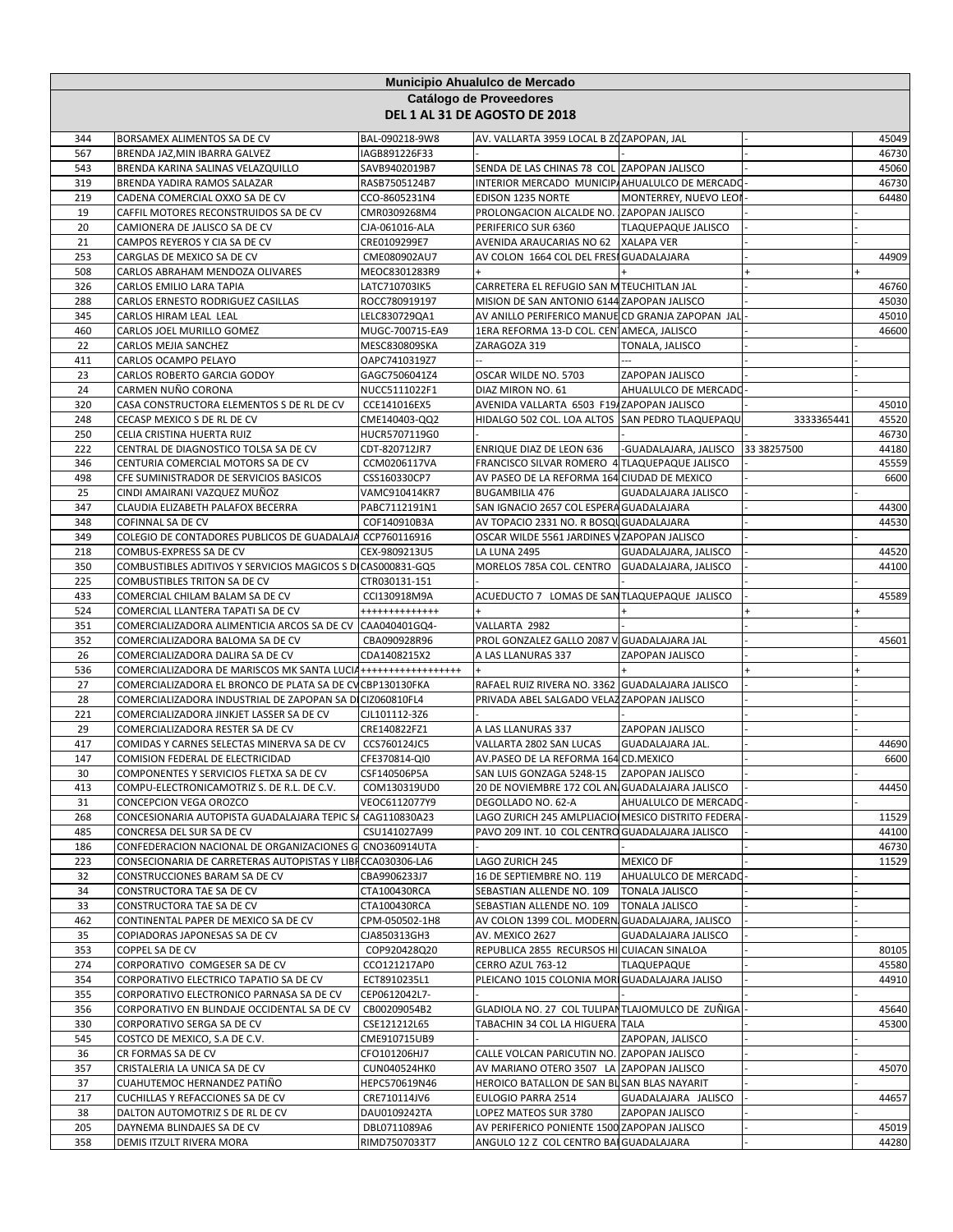| PROLONGACION 8 DE JULIO NO AHUALULCO DE MERCADO<br>39<br>DENISSE GUADALUPE DOMINGUEZ DURAN<br>DODD900129LH7<br>MEDELLIN 117 COL SANTA ELEI AGUASCALIENTES<br>359<br>DESARROLLO DAP SA DE CV<br>DDC050127VD5<br>492<br>DICHTOMATIK DE MEXICO SA DE CV<br>AV. WASHINGTON 379-A COL. FGUADALAJARA, JALISCO<br>ISM-891030-RL1<br>3336196528<br>360<br>DIGAMON SA DE CV<br>DIG140820618<br>SOL 2934 JARDINES DEL BOSQU GUADALAJARA JALISCO<br>40<br>DIONICIO AGRAZ CAMACHO<br>AACD380804ID1<br>DOM CONOCIDO<br>AHUALULCO DE MERCADO<br>262<br>DIONICIO AGRAZ CAMCHO<br>46730<br>AACD380804ID1<br>41<br>DISTRIBUIDORA DE LLANTAS GONZALEZ SA DE CV<br>WASHINGTON N. 1170<br>GUADALAJARA JALISCO<br>DLG950222ANA<br>AV ALEMANIA 1255. 1257 COL GUADALAJARA<br>44190<br>301<br>DISTRIBUIDORA ELECTRICA ASCENCIO SA DE CV<br>DEA840202MN6<br>42<br>DISTRIBUIDORA INGENIERIA Y SERVICIOS ELECTRICOS DIS-070302-6T2<br>GALEANA NO. 16<br>AHUALULCO DE MERCADO<br>GUANAJUATO 92 403, 304 Y 60 MEXICO DF<br>478<br>DX GEN SA DE CV<br>DGE110408TN4<br>EDGAR ROGELIO CRUZ NUÑO<br>151<br>CUNE751108C30<br>227<br>EDUARDO GARIBAY HERNANDEZ<br>SINALOA 47<br>GAHE770330AQ0<br>SAN BLAS NAYARIT<br>43<br>EDUARDO NUÑO SUAREZ<br>PINO SUAREZ NO. 79B<br>NUSE8809147K6<br>TONALA JALISCO<br>549<br>EDUARDO RAMIREZ TAPIA<br>ذذذذذذذذذذذذذذ<br><b>EXTRAMUROS 63</b><br>46500<br>210<br>EDUARDO RAMOS ROMERO<br>RARE671119PH2<br>ETZATLAN JALISCO<br>466<br>EL CARRO SA DE CV<br>CAR981215V84<br>AV REVOLUCION 50 ANALCO<br>GUADALAJARA JALISCO<br>44450<br>414<br>ELECTRICA 2004 SA DE CV<br>INDEPENDENCIA 47 INTERIOR (AMECA JALISCO<br>EDM0406251F1<br>ELECTROEQUIPO INTERNACIONAL SA DE CV<br>AV PATRIA 2220 LAGOS DEL CO ZAPOPAN JALISCO<br>143<br>EIN820517780<br>44<br>ELECTROILUMINACION Y PROYECTOS DE OCCIDENTE EPO020828E5A<br>AV. FRANCIA 1751-B<br>GUADALAJARA JALISCO<br>GONZALEZ ORTEGA 151 A COL GUADALAJARA<br>490<br>ELENA GUADALUPE CAMPOS PATIÑO<br>CAPE6407137F4<br>HERRERA Y CAIRO 65 CENTRO TALA JALISCO<br>309<br>ELENO VEGA GUERRERO<br>VEGE410324KY4<br>45<br>ELIZABETH ALEIDA PADILLA RIOS<br>VOLCAN MISTI NO. 350<br>GUADALAJARA JALISCO<br>PARE771210F65<br>361<br>LOPEZ COTILLA 328 L 53 P.B.<br>GUADALAJARA, JALISCO<br>44100<br>ELVIRA MIRANDA MARTIN<br>MIME630602P48<br>362<br>EMBORIA SA DE CV<br>EMB1505299J8-<br>432<br><b>EMBORIA SA DE CV</b><br>AV TECNOLOGICO 100 INT 142 QUERETARO<br>76000<br>EMB1505299J8<br>CARRETERA TEUCHITLAN KM 12 TEUCHITLAN<br>571<br>ENERGETICOS TEUCHITLAN S.A. DE C.V.<br>ETE160318TG0<br>46<br>ENGINEERING DIESEL GROUP SA DE CV<br>EDG111017NS8<br>SANTA ANA TEPETITLAN NO. 15 ZAPOPAN JALISCO<br>363<br>CARR. GDL, NOGALES KM 23.5 IZAPOPAN, JALISCO<br>ENRIQUE AGRAZ MARHABER<br>AAME59082455A<br>OCTAVIO PAZ NO. 6<br>47<br>ENRIQUE CESAR OCARANZA QUINTERO<br>OAQE781021JE7<br>AHUALULCO DE MERCADO<br>515<br>EQUIPO AGROFORESTAL SA DE CV<br>+EAG091014381<br>500<br>ERIBERTO AMAYA MERCADO<br>EXTRAMUROS 118 CO. CENTRO AHUALULCO DE MERCADO<br>46730<br>AAME740316HD7<br>AMADO NERVO 2 COL. CENTRAHUALULCO DE MERCADO<br>206<br>ERICA LIZBETH VARGAS RIVERA<br>VARE930805RV4<br>45730<br>AMADO NERVO 2 COL. CENTRAHUALULCO DE MERCADO<br>364<br>ERICA LIZETH VARGAS RIVERA<br>VARE930805RV4<br>45730<br>305<br>JOSEFA ORTIZ DE DOMINGUEZ GUADALAJARA, JALISCO<br>44757<br>ERIKA GUZMAN BARRERA<br>GUBE760206Q41<br>510<br>ERIKA MEDINA RODRIGUEZ<br>MERE751206CG6<br>48<br>AV. DE LOS MAESTROS 2104<br><b>GUADALAJARA JALISCO</b><br>ERNESTO CARREON ALVAREZ<br>CAAE650722C34<br>333<br>ESPECIALISTAS EN ALTA COCINA SA DE CV<br>HAVRE 30 COL. JUAREZ<br>CD. DE MEXICO<br>EAC850423-6U5<br>365<br>ESTACIONES DE SERVICIO SBA SA DE CV<br>AV. 18 DE MARZO 723 COL. LA GUADALAJARA, JALISCO<br>ESS-050804-N26<br>33 36709874<br>471<br>DIEZ DE MAYO 16 COLONIA PRI GUADALAJARA JALISCO<br>44970<br>ESTEBAN MOLINA VAZQUEZ<br>MOVE780703V5A<br>366<br>EUGENIO PARTIDA GOMEZ<br>REFORMA 39 CENTRO<br>AHUALULCO DE MERCADO<br>46730<br>PAGE64051536A<br>530<br>EUSEBIO ARTURO MATA CEBALLOS<br>46600<br>MACE8611045B5<br>220<br><b>EVA ESPINO AVALOS</b><br>EIAE541023KP3<br>50<br>JOSE MARIA MERCADO NO. 275 AHUALULCO DE MERCADO<br>EVA MA. DEL ROCIO RODRIGUEZ MEDINA<br>ROME640701JX6<br>PIPE741224PV3<br>JUAREZ 252<br><b>ETZATLAN JALISCO</b><br>51<br>EVERARDP PINEDA PARRA<br>529<br>AV FUNDADORES 935<br>NUYEVO LEON MEXICO<br>FARMACIA BENAVIDES SAB<br>FBE9110215Z3<br>196<br>FARMACIAS GUADALAJARA SA DE CV<br>FGU830930PD3<br>ENRIQUE DIAZ DE LEON 261<br><b>GUADALAJARA</b><br>ALVARO OBREGON 266 INT 38 GUADALAJARA, JAL<br>367<br>FASTER MAYOREO SA DE CV<br>FMA-020827-4T0<br>52<br>JOSE MARIA MERCADO NO. 270 AHUALULCO DE MERCADO<br>FELICIANO BARBOSA PEREZ<br>BAPF7107154U2<br>53<br>JOSE MARIA MERCADO NO. 270 AHUALULCO DE MERCADO<br>FELICIANO BARBOZA PEREZ<br>BAPF7107154U2<br>267<br>FERMIN ZUÑIGA DIAZ<br>46500<br>ZUDF530707DY5<br>JUAREZ 300 CENTRO<br>ETZATLAN<br>54<br>FERNANDO ARCINIEGA ROMERO<br>AIRF461126LA5<br>EXTRAMUROS NO. 11<br>AHUALULCO DE MERCADO<br>55<br>FERNANDO DIAZ CORTEZ<br>DCIF681008I10<br>AMADO NERVO NO 14<br>AHUALULCO DE MERCADO<br>56<br>FLAVIO ARTURO RIVERA BENITES<br>RIBF750619HD3<br>MORELOS 109<br>AHUALULCO DE MERCADO<br>550<br>FONDO DE CULTURA ECONOMICA<br>FCE940726U22<br>CARRET. PICACHO AJUSCO 227<br><b>MEXICO DF</b><br>236<br>FRANCISCA LEMUS ESCATEL<br>LEEF4001104P2<br>MORELOS 19<br>AHUALULCO DE MERCADO<br>57<br>FRANCISCO JAVIER GONZALEZ JIMENEZ<br>GOJF5709244J2<br>MORELOS 176<br>AHUALULCO DE MERCADO<br>58<br>FRANCISCO JAVIER GONZALEZ JIMENEZ<br>GOJF5709244J2<br>MORELOS 176<br>AHUALULCO DE MERCADO<br>FRANCISCO JAVIER TORRES OCAMPO<br>CORREDOR COMERCIAL MUNIC AHUALULCO DE MERCADO<br>272<br>TOOF720616715<br>46730<br>300<br>FRANCISCO ORTIZ PEREZ<br>INTERIOR MERCADO MUNCICIPAHUALULCO DE MERCADO<br>46730<br>OIPF580121P20<br>157<br>FRANCISCO ORTIZ PEREZ<br>OIPF580121P20<br>AHUALULCO DE MERCADO<br>509<br>FRANCISCO PEREZ MARTINEZ<br>PEMF810401V5A<br>182<br>FRANCISCO REYES TELLEZ<br>16 DE SEPTIEMBRE 65 INT. 1<br>AHUALULCO DE MERCADO<br>RETF4812222P3<br>578<br>FRANCISCO VEGA MARTINEZ<br>VEMF630422632<br>185<br>FRANQUICIAS DE OCCIDENTE SA DE CV<br>FOC921117140<br>AV. VALLARTA 5380<br>ZAPOPAN JALISCO<br>337<br>FUNDIDOS DESING SA DE CV<br>FDE140717KCO<br>CARRETERA A TONALA 1749<br><b>TONALA</b><br>45402<br>169<br><b>GABRIEL HUITRON MOYO</b><br>HUMG781105AQ4<br>AKOLIMAN 859<br>28979<br>83<br><b>GABRIEL LEPE GUERRERO</b><br>MANUEL ACUÑA NO. 40<br>LEGG7107291Z1<br>AHUALULCO DE MERCADO<br>451<br>GABRIEL OMAR RUIZ VEGA<br>RUVG940325TS5<br>LIMON 26<br>TALA JALISCO<br>45300<br>AV CHAPULTEPEC 601 LOCALES GUADALAJARA<br>303<br><b>GABRIELA TELLEZ ORTEGA</b><br>TEOG780109IQ6 | Municipio Ahualulco de Mercado<br>Catálogo de Proveedores<br>DEL 1 AL 31 DE AGOSTO DE 2018 |  |  |  |  |       |  |  |
|-------------------------------------------------------------------------------------------------------------------------------------------------------------------------------------------------------------------------------------------------------------------------------------------------------------------------------------------------------------------------------------------------------------------------------------------------------------------------------------------------------------------------------------------------------------------------------------------------------------------------------------------------------------------------------------------------------------------------------------------------------------------------------------------------------------------------------------------------------------------------------------------------------------------------------------------------------------------------------------------------------------------------------------------------------------------------------------------------------------------------------------------------------------------------------------------------------------------------------------------------------------------------------------------------------------------------------------------------------------------------------------------------------------------------------------------------------------------------------------------------------------------------------------------------------------------------------------------------------------------------------------------------------------------------------------------------------------------------------------------------------------------------------------------------------------------------------------------------------------------------------------------------------------------------------------------------------------------------------------------------------------------------------------------------------------------------------------------------------------------------------------------------------------------------------------------------------------------------------------------------------------------------------------------------------------------------------------------------------------------------------------------------------------------------------------------------------------------------------------------------------------------------------------------------------------------------------------------------------------------------------------------------------------------------------------------------------------------------------------------------------------------------------------------------------------------------------------------------------------------------------------------------------------------------------------------------------------------------------------------------------------------------------------------------------------------------------------------------------------------------------------------------------------------------------------------------------------------------------------------------------------------------------------------------------------------------------------------------------------------------------------------------------------------------------------------------------------------------------------------------------------------------------------------------------------------------------------------------------------------------------------------------------------------------------------------------------------------------------------------------------------------------------------------------------------------------------------------------------------------------------------------------------------------------------------------------------------------------------------------------------------------------------------------------------------------------------------------------------------------------------------------------------------------------------------------------------------------------------------------------------------------------------------------------------------------------------------------------------------------------------------------------------------------------------------------------------------------------------------------------------------------------------------------------------------------------------------------------------------------------------------------------------------------------------------------------------------------------------------------------------------------------------------------------------------------------------------------------------------------------------------------------------------------------------------------------------------------------------------------------------------------------------------------------------------------------------------------------------------------------------------------------------------------------------------------------------------------------------------------------------------------------------------------------------------------------------------------------------------------------------------------------------------------------------------------------------------------------------------------------------------------------------------------------------------------------------------------------------------------------------------------------------------------------------------------------------------------------------------------------------------------------------------------------------------------------------------------------------------------------------------------------------------------------------------------------------------------------------------------------------------------------------------------------------------------------------------------------------------------------------------------------------------------------------------------------------------------------------------------------------------------------------------------------------------------------------------------------------------------------------------------------------------------------------------------------------------------------------------------------------------------------------------------------------------------------------------------------------------------------------------------------------------------------------------------------------------------------------------------------------------------------|--------------------------------------------------------------------------------------------|--|--|--|--|-------|--|--|
|                                                                                                                                                                                                                                                                                                                                                                                                                                                                                                                                                                                                                                                                                                                                                                                                                                                                                                                                                                                                                                                                                                                                                                                                                                                                                                                                                                                                                                                                                                                                                                                                                                                                                                                                                                                                                                                                                                                                                                                                                                                                                                                                                                                                                                                                                                                                                                                                                                                                                                                                                                                                                                                                                                                                                                                                                                                                                                                                                                                                                                                                                                                                                                                                                                                                                                                                                                                                                                                                                                                                                                                                                                                                                                                                                                                                                                                                                                                                                                                                                                                                                                                                                                                                                                                                                                                                                                                                                                                                                                                                                                                                                                                                                                                                                                                                                                                                                                                                                                                                                                                                                                                                                                                                                                                                                                                                                                                                                                                                                                                                                                                                                                                                                                                                                                                                                                                                                                                                                                                                                                                                                                                                                                                                                                                                                                                                                                                                                                                                                                                                                                                                                                                                                                                                                                         |                                                                                            |  |  |  |  |       |  |  |
|                                                                                                                                                                                                                                                                                                                                                                                                                                                                                                                                                                                                                                                                                                                                                                                                                                                                                                                                                                                                                                                                                                                                                                                                                                                                                                                                                                                                                                                                                                                                                                                                                                                                                                                                                                                                                                                                                                                                                                                                                                                                                                                                                                                                                                                                                                                                                                                                                                                                                                                                                                                                                                                                                                                                                                                                                                                                                                                                                                                                                                                                                                                                                                                                                                                                                                                                                                                                                                                                                                                                                                                                                                                                                                                                                                                                                                                                                                                                                                                                                                                                                                                                                                                                                                                                                                                                                                                                                                                                                                                                                                                                                                                                                                                                                                                                                                                                                                                                                                                                                                                                                                                                                                                                                                                                                                                                                                                                                                                                                                                                                                                                                                                                                                                                                                                                                                                                                                                                                                                                                                                                                                                                                                                                                                                                                                                                                                                                                                                                                                                                                                                                                                                                                                                                                                         |                                                                                            |  |  |  |  | 20230 |  |  |
|                                                                                                                                                                                                                                                                                                                                                                                                                                                                                                                                                                                                                                                                                                                                                                                                                                                                                                                                                                                                                                                                                                                                                                                                                                                                                                                                                                                                                                                                                                                                                                                                                                                                                                                                                                                                                                                                                                                                                                                                                                                                                                                                                                                                                                                                                                                                                                                                                                                                                                                                                                                                                                                                                                                                                                                                                                                                                                                                                                                                                                                                                                                                                                                                                                                                                                                                                                                                                                                                                                                                                                                                                                                                                                                                                                                                                                                                                                                                                                                                                                                                                                                                                                                                                                                                                                                                                                                                                                                                                                                                                                                                                                                                                                                                                                                                                                                                                                                                                                                                                                                                                                                                                                                                                                                                                                                                                                                                                                                                                                                                                                                                                                                                                                                                                                                                                                                                                                                                                                                                                                                                                                                                                                                                                                                                                                                                                                                                                                                                                                                                                                                                                                                                                                                                                                         |                                                                                            |  |  |  |  | 44440 |  |  |
|                                                                                                                                                                                                                                                                                                                                                                                                                                                                                                                                                                                                                                                                                                                                                                                                                                                                                                                                                                                                                                                                                                                                                                                                                                                                                                                                                                                                                                                                                                                                                                                                                                                                                                                                                                                                                                                                                                                                                                                                                                                                                                                                                                                                                                                                                                                                                                                                                                                                                                                                                                                                                                                                                                                                                                                                                                                                                                                                                                                                                                                                                                                                                                                                                                                                                                                                                                                                                                                                                                                                                                                                                                                                                                                                                                                                                                                                                                                                                                                                                                                                                                                                                                                                                                                                                                                                                                                                                                                                                                                                                                                                                                                                                                                                                                                                                                                                                                                                                                                                                                                                                                                                                                                                                                                                                                                                                                                                                                                                                                                                                                                                                                                                                                                                                                                                                                                                                                                                                                                                                                                                                                                                                                                                                                                                                                                                                                                                                                                                                                                                                                                                                                                                                                                                                                         |                                                                                            |  |  |  |  | 44520 |  |  |
|                                                                                                                                                                                                                                                                                                                                                                                                                                                                                                                                                                                                                                                                                                                                                                                                                                                                                                                                                                                                                                                                                                                                                                                                                                                                                                                                                                                                                                                                                                                                                                                                                                                                                                                                                                                                                                                                                                                                                                                                                                                                                                                                                                                                                                                                                                                                                                                                                                                                                                                                                                                                                                                                                                                                                                                                                                                                                                                                                                                                                                                                                                                                                                                                                                                                                                                                                                                                                                                                                                                                                                                                                                                                                                                                                                                                                                                                                                                                                                                                                                                                                                                                                                                                                                                                                                                                                                                                                                                                                                                                                                                                                                                                                                                                                                                                                                                                                                                                                                                                                                                                                                                                                                                                                                                                                                                                                                                                                                                                                                                                                                                                                                                                                                                                                                                                                                                                                                                                                                                                                                                                                                                                                                                                                                                                                                                                                                                                                                                                                                                                                                                                                                                                                                                                                                         |                                                                                            |  |  |  |  |       |  |  |
|                                                                                                                                                                                                                                                                                                                                                                                                                                                                                                                                                                                                                                                                                                                                                                                                                                                                                                                                                                                                                                                                                                                                                                                                                                                                                                                                                                                                                                                                                                                                                                                                                                                                                                                                                                                                                                                                                                                                                                                                                                                                                                                                                                                                                                                                                                                                                                                                                                                                                                                                                                                                                                                                                                                                                                                                                                                                                                                                                                                                                                                                                                                                                                                                                                                                                                                                                                                                                                                                                                                                                                                                                                                                                                                                                                                                                                                                                                                                                                                                                                                                                                                                                                                                                                                                                                                                                                                                                                                                                                                                                                                                                                                                                                                                                                                                                                                                                                                                                                                                                                                                                                                                                                                                                                                                                                                                                                                                                                                                                                                                                                                                                                                                                                                                                                                                                                                                                                                                                                                                                                                                                                                                                                                                                                                                                                                                                                                                                                                                                                                                                                                                                                                                                                                                                                         |                                                                                            |  |  |  |  |       |  |  |
|                                                                                                                                                                                                                                                                                                                                                                                                                                                                                                                                                                                                                                                                                                                                                                                                                                                                                                                                                                                                                                                                                                                                                                                                                                                                                                                                                                                                                                                                                                                                                                                                                                                                                                                                                                                                                                                                                                                                                                                                                                                                                                                                                                                                                                                                                                                                                                                                                                                                                                                                                                                                                                                                                                                                                                                                                                                                                                                                                                                                                                                                                                                                                                                                                                                                                                                                                                                                                                                                                                                                                                                                                                                                                                                                                                                                                                                                                                                                                                                                                                                                                                                                                                                                                                                                                                                                                                                                                                                                                                                                                                                                                                                                                                                                                                                                                                                                                                                                                                                                                                                                                                                                                                                                                                                                                                                                                                                                                                                                                                                                                                                                                                                                                                                                                                                                                                                                                                                                                                                                                                                                                                                                                                                                                                                                                                                                                                                                                                                                                                                                                                                                                                                                                                                                                                         |                                                                                            |  |  |  |  |       |  |  |
|                                                                                                                                                                                                                                                                                                                                                                                                                                                                                                                                                                                                                                                                                                                                                                                                                                                                                                                                                                                                                                                                                                                                                                                                                                                                                                                                                                                                                                                                                                                                                                                                                                                                                                                                                                                                                                                                                                                                                                                                                                                                                                                                                                                                                                                                                                                                                                                                                                                                                                                                                                                                                                                                                                                                                                                                                                                                                                                                                                                                                                                                                                                                                                                                                                                                                                                                                                                                                                                                                                                                                                                                                                                                                                                                                                                                                                                                                                                                                                                                                                                                                                                                                                                                                                                                                                                                                                                                                                                                                                                                                                                                                                                                                                                                                                                                                                                                                                                                                                                                                                                                                                                                                                                                                                                                                                                                                                                                                                                                                                                                                                                                                                                                                                                                                                                                                                                                                                                                                                                                                                                                                                                                                                                                                                                                                                                                                                                                                                                                                                                                                                                                                                                                                                                                                                         |                                                                                            |  |  |  |  |       |  |  |
|                                                                                                                                                                                                                                                                                                                                                                                                                                                                                                                                                                                                                                                                                                                                                                                                                                                                                                                                                                                                                                                                                                                                                                                                                                                                                                                                                                                                                                                                                                                                                                                                                                                                                                                                                                                                                                                                                                                                                                                                                                                                                                                                                                                                                                                                                                                                                                                                                                                                                                                                                                                                                                                                                                                                                                                                                                                                                                                                                                                                                                                                                                                                                                                                                                                                                                                                                                                                                                                                                                                                                                                                                                                                                                                                                                                                                                                                                                                                                                                                                                                                                                                                                                                                                                                                                                                                                                                                                                                                                                                                                                                                                                                                                                                                                                                                                                                                                                                                                                                                                                                                                                                                                                                                                                                                                                                                                                                                                                                                                                                                                                                                                                                                                                                                                                                                                                                                                                                                                                                                                                                                                                                                                                                                                                                                                                                                                                                                                                                                                                                                                                                                                                                                                                                                                                         |                                                                                            |  |  |  |  | 6700  |  |  |
|                                                                                                                                                                                                                                                                                                                                                                                                                                                                                                                                                                                                                                                                                                                                                                                                                                                                                                                                                                                                                                                                                                                                                                                                                                                                                                                                                                                                                                                                                                                                                                                                                                                                                                                                                                                                                                                                                                                                                                                                                                                                                                                                                                                                                                                                                                                                                                                                                                                                                                                                                                                                                                                                                                                                                                                                                                                                                                                                                                                                                                                                                                                                                                                                                                                                                                                                                                                                                                                                                                                                                                                                                                                                                                                                                                                                                                                                                                                                                                                                                                                                                                                                                                                                                                                                                                                                                                                                                                                                                                                                                                                                                                                                                                                                                                                                                                                                                                                                                                                                                                                                                                                                                                                                                                                                                                                                                                                                                                                                                                                                                                                                                                                                                                                                                                                                                                                                                                                                                                                                                                                                                                                                                                                                                                                                                                                                                                                                                                                                                                                                                                                                                                                                                                                                                                         |                                                                                            |  |  |  |  |       |  |  |
|                                                                                                                                                                                                                                                                                                                                                                                                                                                                                                                                                                                                                                                                                                                                                                                                                                                                                                                                                                                                                                                                                                                                                                                                                                                                                                                                                                                                                                                                                                                                                                                                                                                                                                                                                                                                                                                                                                                                                                                                                                                                                                                                                                                                                                                                                                                                                                                                                                                                                                                                                                                                                                                                                                                                                                                                                                                                                                                                                                                                                                                                                                                                                                                                                                                                                                                                                                                                                                                                                                                                                                                                                                                                                                                                                                                                                                                                                                                                                                                                                                                                                                                                                                                                                                                                                                                                                                                                                                                                                                                                                                                                                                                                                                                                                                                                                                                                                                                                                                                                                                                                                                                                                                                                                                                                                                                                                                                                                                                                                                                                                                                                                                                                                                                                                                                                                                                                                                                                                                                                                                                                                                                                                                                                                                                                                                                                                                                                                                                                                                                                                                                                                                                                                                                                                                         |                                                                                            |  |  |  |  |       |  |  |
|                                                                                                                                                                                                                                                                                                                                                                                                                                                                                                                                                                                                                                                                                                                                                                                                                                                                                                                                                                                                                                                                                                                                                                                                                                                                                                                                                                                                                                                                                                                                                                                                                                                                                                                                                                                                                                                                                                                                                                                                                                                                                                                                                                                                                                                                                                                                                                                                                                                                                                                                                                                                                                                                                                                                                                                                                                                                                                                                                                                                                                                                                                                                                                                                                                                                                                                                                                                                                                                                                                                                                                                                                                                                                                                                                                                                                                                                                                                                                                                                                                                                                                                                                                                                                                                                                                                                                                                                                                                                                                                                                                                                                                                                                                                                                                                                                                                                                                                                                                                                                                                                                                                                                                                                                                                                                                                                                                                                                                                                                                                                                                                                                                                                                                                                                                                                                                                                                                                                                                                                                                                                                                                                                                                                                                                                                                                                                                                                                                                                                                                                                                                                                                                                                                                                                                         |                                                                                            |  |  |  |  |       |  |  |
|                                                                                                                                                                                                                                                                                                                                                                                                                                                                                                                                                                                                                                                                                                                                                                                                                                                                                                                                                                                                                                                                                                                                                                                                                                                                                                                                                                                                                                                                                                                                                                                                                                                                                                                                                                                                                                                                                                                                                                                                                                                                                                                                                                                                                                                                                                                                                                                                                                                                                                                                                                                                                                                                                                                                                                                                                                                                                                                                                                                                                                                                                                                                                                                                                                                                                                                                                                                                                                                                                                                                                                                                                                                                                                                                                                                                                                                                                                                                                                                                                                                                                                                                                                                                                                                                                                                                                                                                                                                                                                                                                                                                                                                                                                                                                                                                                                                                                                                                                                                                                                                                                                                                                                                                                                                                                                                                                                                                                                                                                                                                                                                                                                                                                                                                                                                                                                                                                                                                                                                                                                                                                                                                                                                                                                                                                                                                                                                                                                                                                                                                                                                                                                                                                                                                                                         |                                                                                            |  |  |  |  |       |  |  |
|                                                                                                                                                                                                                                                                                                                                                                                                                                                                                                                                                                                                                                                                                                                                                                                                                                                                                                                                                                                                                                                                                                                                                                                                                                                                                                                                                                                                                                                                                                                                                                                                                                                                                                                                                                                                                                                                                                                                                                                                                                                                                                                                                                                                                                                                                                                                                                                                                                                                                                                                                                                                                                                                                                                                                                                                                                                                                                                                                                                                                                                                                                                                                                                                                                                                                                                                                                                                                                                                                                                                                                                                                                                                                                                                                                                                                                                                                                                                                                                                                                                                                                                                                                                                                                                                                                                                                                                                                                                                                                                                                                                                                                                                                                                                                                                                                                                                                                                                                                                                                                                                                                                                                                                                                                                                                                                                                                                                                                                                                                                                                                                                                                                                                                                                                                                                                                                                                                                                                                                                                                                                                                                                                                                                                                                                                                                                                                                                                                                                                                                                                                                                                                                                                                                                                                         |                                                                                            |  |  |  |  |       |  |  |
|                                                                                                                                                                                                                                                                                                                                                                                                                                                                                                                                                                                                                                                                                                                                                                                                                                                                                                                                                                                                                                                                                                                                                                                                                                                                                                                                                                                                                                                                                                                                                                                                                                                                                                                                                                                                                                                                                                                                                                                                                                                                                                                                                                                                                                                                                                                                                                                                                                                                                                                                                                                                                                                                                                                                                                                                                                                                                                                                                                                                                                                                                                                                                                                                                                                                                                                                                                                                                                                                                                                                                                                                                                                                                                                                                                                                                                                                                                                                                                                                                                                                                                                                                                                                                                                                                                                                                                                                                                                                                                                                                                                                                                                                                                                                                                                                                                                                                                                                                                                                                                                                                                                                                                                                                                                                                                                                                                                                                                                                                                                                                                                                                                                                                                                                                                                                                                                                                                                                                                                                                                                                                                                                                                                                                                                                                                                                                                                                                                                                                                                                                                                                                                                                                                                                                                         |                                                                                            |  |  |  |  | 46600 |  |  |
|                                                                                                                                                                                                                                                                                                                                                                                                                                                                                                                                                                                                                                                                                                                                                                                                                                                                                                                                                                                                                                                                                                                                                                                                                                                                                                                                                                                                                                                                                                                                                                                                                                                                                                                                                                                                                                                                                                                                                                                                                                                                                                                                                                                                                                                                                                                                                                                                                                                                                                                                                                                                                                                                                                                                                                                                                                                                                                                                                                                                                                                                                                                                                                                                                                                                                                                                                                                                                                                                                                                                                                                                                                                                                                                                                                                                                                                                                                                                                                                                                                                                                                                                                                                                                                                                                                                                                                                                                                                                                                                                                                                                                                                                                                                                                                                                                                                                                                                                                                                                                                                                                                                                                                                                                                                                                                                                                                                                                                                                                                                                                                                                                                                                                                                                                                                                                                                                                                                                                                                                                                                                                                                                                                                                                                                                                                                                                                                                                                                                                                                                                                                                                                                                                                                                                                         |                                                                                            |  |  |  |  |       |  |  |
|                                                                                                                                                                                                                                                                                                                                                                                                                                                                                                                                                                                                                                                                                                                                                                                                                                                                                                                                                                                                                                                                                                                                                                                                                                                                                                                                                                                                                                                                                                                                                                                                                                                                                                                                                                                                                                                                                                                                                                                                                                                                                                                                                                                                                                                                                                                                                                                                                                                                                                                                                                                                                                                                                                                                                                                                                                                                                                                                                                                                                                                                                                                                                                                                                                                                                                                                                                                                                                                                                                                                                                                                                                                                                                                                                                                                                                                                                                                                                                                                                                                                                                                                                                                                                                                                                                                                                                                                                                                                                                                                                                                                                                                                                                                                                                                                                                                                                                                                                                                                                                                                                                                                                                                                                                                                                                                                                                                                                                                                                                                                                                                                                                                                                                                                                                                                                                                                                                                                                                                                                                                                                                                                                                                                                                                                                                                                                                                                                                                                                                                                                                                                                                                                                                                                                                         |                                                                                            |  |  |  |  |       |  |  |
|                                                                                                                                                                                                                                                                                                                                                                                                                                                                                                                                                                                                                                                                                                                                                                                                                                                                                                                                                                                                                                                                                                                                                                                                                                                                                                                                                                                                                                                                                                                                                                                                                                                                                                                                                                                                                                                                                                                                                                                                                                                                                                                                                                                                                                                                                                                                                                                                                                                                                                                                                                                                                                                                                                                                                                                                                                                                                                                                                                                                                                                                                                                                                                                                                                                                                                                                                                                                                                                                                                                                                                                                                                                                                                                                                                                                                                                                                                                                                                                                                                                                                                                                                                                                                                                                                                                                                                                                                                                                                                                                                                                                                                                                                                                                                                                                                                                                                                                                                                                                                                                                                                                                                                                                                                                                                                                                                                                                                                                                                                                                                                                                                                                                                                                                                                                                                                                                                                                                                                                                                                                                                                                                                                                                                                                                                                                                                                                                                                                                                                                                                                                                                                                                                                                                                                         |                                                                                            |  |  |  |  | 44100 |  |  |
|                                                                                                                                                                                                                                                                                                                                                                                                                                                                                                                                                                                                                                                                                                                                                                                                                                                                                                                                                                                                                                                                                                                                                                                                                                                                                                                                                                                                                                                                                                                                                                                                                                                                                                                                                                                                                                                                                                                                                                                                                                                                                                                                                                                                                                                                                                                                                                                                                                                                                                                                                                                                                                                                                                                                                                                                                                                                                                                                                                                                                                                                                                                                                                                                                                                                                                                                                                                                                                                                                                                                                                                                                                                                                                                                                                                                                                                                                                                                                                                                                                                                                                                                                                                                                                                                                                                                                                                                                                                                                                                                                                                                                                                                                                                                                                                                                                                                                                                                                                                                                                                                                                                                                                                                                                                                                                                                                                                                                                                                                                                                                                                                                                                                                                                                                                                                                                                                                                                                                                                                                                                                                                                                                                                                                                                                                                                                                                                                                                                                                                                                                                                                                                                                                                                                                                         |                                                                                            |  |  |  |  |       |  |  |
|                                                                                                                                                                                                                                                                                                                                                                                                                                                                                                                                                                                                                                                                                                                                                                                                                                                                                                                                                                                                                                                                                                                                                                                                                                                                                                                                                                                                                                                                                                                                                                                                                                                                                                                                                                                                                                                                                                                                                                                                                                                                                                                                                                                                                                                                                                                                                                                                                                                                                                                                                                                                                                                                                                                                                                                                                                                                                                                                                                                                                                                                                                                                                                                                                                                                                                                                                                                                                                                                                                                                                                                                                                                                                                                                                                                                                                                                                                                                                                                                                                                                                                                                                                                                                                                                                                                                                                                                                                                                                                                                                                                                                                                                                                                                                                                                                                                                                                                                                                                                                                                                                                                                                                                                                                                                                                                                                                                                                                                                                                                                                                                                                                                                                                                                                                                                                                                                                                                                                                                                                                                                                                                                                                                                                                                                                                                                                                                                                                                                                                                                                                                                                                                                                                                                                                         |                                                                                            |  |  |  |  |       |  |  |
|                                                                                                                                                                                                                                                                                                                                                                                                                                                                                                                                                                                                                                                                                                                                                                                                                                                                                                                                                                                                                                                                                                                                                                                                                                                                                                                                                                                                                                                                                                                                                                                                                                                                                                                                                                                                                                                                                                                                                                                                                                                                                                                                                                                                                                                                                                                                                                                                                                                                                                                                                                                                                                                                                                                                                                                                                                                                                                                                                                                                                                                                                                                                                                                                                                                                                                                                                                                                                                                                                                                                                                                                                                                                                                                                                                                                                                                                                                                                                                                                                                                                                                                                                                                                                                                                                                                                                                                                                                                                                                                                                                                                                                                                                                                                                                                                                                                                                                                                                                                                                                                                                                                                                                                                                                                                                                                                                                                                                                                                                                                                                                                                                                                                                                                                                                                                                                                                                                                                                                                                                                                                                                                                                                                                                                                                                                                                                                                                                                                                                                                                                                                                                                                                                                                                                                         |                                                                                            |  |  |  |  |       |  |  |
|                                                                                                                                                                                                                                                                                                                                                                                                                                                                                                                                                                                                                                                                                                                                                                                                                                                                                                                                                                                                                                                                                                                                                                                                                                                                                                                                                                                                                                                                                                                                                                                                                                                                                                                                                                                                                                                                                                                                                                                                                                                                                                                                                                                                                                                                                                                                                                                                                                                                                                                                                                                                                                                                                                                                                                                                                                                                                                                                                                                                                                                                                                                                                                                                                                                                                                                                                                                                                                                                                                                                                                                                                                                                                                                                                                                                                                                                                                                                                                                                                                                                                                                                                                                                                                                                                                                                                                                                                                                                                                                                                                                                                                                                                                                                                                                                                                                                                                                                                                                                                                                                                                                                                                                                                                                                                                                                                                                                                                                                                                                                                                                                                                                                                                                                                                                                                                                                                                                                                                                                                                                                                                                                                                                                                                                                                                                                                                                                                                                                                                                                                                                                                                                                                                                                                                         |                                                                                            |  |  |  |  |       |  |  |
|                                                                                                                                                                                                                                                                                                                                                                                                                                                                                                                                                                                                                                                                                                                                                                                                                                                                                                                                                                                                                                                                                                                                                                                                                                                                                                                                                                                                                                                                                                                                                                                                                                                                                                                                                                                                                                                                                                                                                                                                                                                                                                                                                                                                                                                                                                                                                                                                                                                                                                                                                                                                                                                                                                                                                                                                                                                                                                                                                                                                                                                                                                                                                                                                                                                                                                                                                                                                                                                                                                                                                                                                                                                                                                                                                                                                                                                                                                                                                                                                                                                                                                                                                                                                                                                                                                                                                                                                                                                                                                                                                                                                                                                                                                                                                                                                                                                                                                                                                                                                                                                                                                                                                                                                                                                                                                                                                                                                                                                                                                                                                                                                                                                                                                                                                                                                                                                                                                                                                                                                                                                                                                                                                                                                                                                                                                                                                                                                                                                                                                                                                                                                                                                                                                                                                                         |                                                                                            |  |  |  |  | 46750 |  |  |
|                                                                                                                                                                                                                                                                                                                                                                                                                                                                                                                                                                                                                                                                                                                                                                                                                                                                                                                                                                                                                                                                                                                                                                                                                                                                                                                                                                                                                                                                                                                                                                                                                                                                                                                                                                                                                                                                                                                                                                                                                                                                                                                                                                                                                                                                                                                                                                                                                                                                                                                                                                                                                                                                                                                                                                                                                                                                                                                                                                                                                                                                                                                                                                                                                                                                                                                                                                                                                                                                                                                                                                                                                                                                                                                                                                                                                                                                                                                                                                                                                                                                                                                                                                                                                                                                                                                                                                                                                                                                                                                                                                                                                                                                                                                                                                                                                                                                                                                                                                                                                                                                                                                                                                                                                                                                                                                                                                                                                                                                                                                                                                                                                                                                                                                                                                                                                                                                                                                                                                                                                                                                                                                                                                                                                                                                                                                                                                                                                                                                                                                                                                                                                                                                                                                                                                         |                                                                                            |  |  |  |  |       |  |  |
|                                                                                                                                                                                                                                                                                                                                                                                                                                                                                                                                                                                                                                                                                                                                                                                                                                                                                                                                                                                                                                                                                                                                                                                                                                                                                                                                                                                                                                                                                                                                                                                                                                                                                                                                                                                                                                                                                                                                                                                                                                                                                                                                                                                                                                                                                                                                                                                                                                                                                                                                                                                                                                                                                                                                                                                                                                                                                                                                                                                                                                                                                                                                                                                                                                                                                                                                                                                                                                                                                                                                                                                                                                                                                                                                                                                                                                                                                                                                                                                                                                                                                                                                                                                                                                                                                                                                                                                                                                                                                                                                                                                                                                                                                                                                                                                                                                                                                                                                                                                                                                                                                                                                                                                                                                                                                                                                                                                                                                                                                                                                                                                                                                                                                                                                                                                                                                                                                                                                                                                                                                                                                                                                                                                                                                                                                                                                                                                                                                                                                                                                                                                                                                                                                                                                                                         |                                                                                            |  |  |  |  | 45221 |  |  |
|                                                                                                                                                                                                                                                                                                                                                                                                                                                                                                                                                                                                                                                                                                                                                                                                                                                                                                                                                                                                                                                                                                                                                                                                                                                                                                                                                                                                                                                                                                                                                                                                                                                                                                                                                                                                                                                                                                                                                                                                                                                                                                                                                                                                                                                                                                                                                                                                                                                                                                                                                                                                                                                                                                                                                                                                                                                                                                                                                                                                                                                                                                                                                                                                                                                                                                                                                                                                                                                                                                                                                                                                                                                                                                                                                                                                                                                                                                                                                                                                                                                                                                                                                                                                                                                                                                                                                                                                                                                                                                                                                                                                                                                                                                                                                                                                                                                                                                                                                                                                                                                                                                                                                                                                                                                                                                                                                                                                                                                                                                                                                                                                                                                                                                                                                                                                                                                                                                                                                                                                                                                                                                                                                                                                                                                                                                                                                                                                                                                                                                                                                                                                                                                                                                                                                                         |                                                                                            |  |  |  |  |       |  |  |
|                                                                                                                                                                                                                                                                                                                                                                                                                                                                                                                                                                                                                                                                                                                                                                                                                                                                                                                                                                                                                                                                                                                                                                                                                                                                                                                                                                                                                                                                                                                                                                                                                                                                                                                                                                                                                                                                                                                                                                                                                                                                                                                                                                                                                                                                                                                                                                                                                                                                                                                                                                                                                                                                                                                                                                                                                                                                                                                                                                                                                                                                                                                                                                                                                                                                                                                                                                                                                                                                                                                                                                                                                                                                                                                                                                                                                                                                                                                                                                                                                                                                                                                                                                                                                                                                                                                                                                                                                                                                                                                                                                                                                                                                                                                                                                                                                                                                                                                                                                                                                                                                                                                                                                                                                                                                                                                                                                                                                                                                                                                                                                                                                                                                                                                                                                                                                                                                                                                                                                                                                                                                                                                                                                                                                                                                                                                                                                                                                                                                                                                                                                                                                                                                                                                                                                         |                                                                                            |  |  |  |  |       |  |  |
|                                                                                                                                                                                                                                                                                                                                                                                                                                                                                                                                                                                                                                                                                                                                                                                                                                                                                                                                                                                                                                                                                                                                                                                                                                                                                                                                                                                                                                                                                                                                                                                                                                                                                                                                                                                                                                                                                                                                                                                                                                                                                                                                                                                                                                                                                                                                                                                                                                                                                                                                                                                                                                                                                                                                                                                                                                                                                                                                                                                                                                                                                                                                                                                                                                                                                                                                                                                                                                                                                                                                                                                                                                                                                                                                                                                                                                                                                                                                                                                                                                                                                                                                                                                                                                                                                                                                                                                                                                                                                                                                                                                                                                                                                                                                                                                                                                                                                                                                                                                                                                                                                                                                                                                                                                                                                                                                                                                                                                                                                                                                                                                                                                                                                                                                                                                                                                                                                                                                                                                                                                                                                                                                                                                                                                                                                                                                                                                                                                                                                                                                                                                                                                                                                                                                                                         |                                                                                            |  |  |  |  |       |  |  |
|                                                                                                                                                                                                                                                                                                                                                                                                                                                                                                                                                                                                                                                                                                                                                                                                                                                                                                                                                                                                                                                                                                                                                                                                                                                                                                                                                                                                                                                                                                                                                                                                                                                                                                                                                                                                                                                                                                                                                                                                                                                                                                                                                                                                                                                                                                                                                                                                                                                                                                                                                                                                                                                                                                                                                                                                                                                                                                                                                                                                                                                                                                                                                                                                                                                                                                                                                                                                                                                                                                                                                                                                                                                                                                                                                                                                                                                                                                                                                                                                                                                                                                                                                                                                                                                                                                                                                                                                                                                                                                                                                                                                                                                                                                                                                                                                                                                                                                                                                                                                                                                                                                                                                                                                                                                                                                                                                                                                                                                                                                                                                                                                                                                                                                                                                                                                                                                                                                                                                                                                                                                                                                                                                                                                                                                                                                                                                                                                                                                                                                                                                                                                                                                                                                                                                                         |                                                                                            |  |  |  |  |       |  |  |
|                                                                                                                                                                                                                                                                                                                                                                                                                                                                                                                                                                                                                                                                                                                                                                                                                                                                                                                                                                                                                                                                                                                                                                                                                                                                                                                                                                                                                                                                                                                                                                                                                                                                                                                                                                                                                                                                                                                                                                                                                                                                                                                                                                                                                                                                                                                                                                                                                                                                                                                                                                                                                                                                                                                                                                                                                                                                                                                                                                                                                                                                                                                                                                                                                                                                                                                                                                                                                                                                                                                                                                                                                                                                                                                                                                                                                                                                                                                                                                                                                                                                                                                                                                                                                                                                                                                                                                                                                                                                                                                                                                                                                                                                                                                                                                                                                                                                                                                                                                                                                                                                                                                                                                                                                                                                                                                                                                                                                                                                                                                                                                                                                                                                                                                                                                                                                                                                                                                                                                                                                                                                                                                                                                                                                                                                                                                                                                                                                                                                                                                                                                                                                                                                                                                                                                         |                                                                                            |  |  |  |  |       |  |  |
|                                                                                                                                                                                                                                                                                                                                                                                                                                                                                                                                                                                                                                                                                                                                                                                                                                                                                                                                                                                                                                                                                                                                                                                                                                                                                                                                                                                                                                                                                                                                                                                                                                                                                                                                                                                                                                                                                                                                                                                                                                                                                                                                                                                                                                                                                                                                                                                                                                                                                                                                                                                                                                                                                                                                                                                                                                                                                                                                                                                                                                                                                                                                                                                                                                                                                                                                                                                                                                                                                                                                                                                                                                                                                                                                                                                                                                                                                                                                                                                                                                                                                                                                                                                                                                                                                                                                                                                                                                                                                                                                                                                                                                                                                                                                                                                                                                                                                                                                                                                                                                                                                                                                                                                                                                                                                                                                                                                                                                                                                                                                                                                                                                                                                                                                                                                                                                                                                                                                                                                                                                                                                                                                                                                                                                                                                                                                                                                                                                                                                                                                                                                                                                                                                                                                                                         |                                                                                            |  |  |  |  | 46730 |  |  |
|                                                                                                                                                                                                                                                                                                                                                                                                                                                                                                                                                                                                                                                                                                                                                                                                                                                                                                                                                                                                                                                                                                                                                                                                                                                                                                                                                                                                                                                                                                                                                                                                                                                                                                                                                                                                                                                                                                                                                                                                                                                                                                                                                                                                                                                                                                                                                                                                                                                                                                                                                                                                                                                                                                                                                                                                                                                                                                                                                                                                                                                                                                                                                                                                                                                                                                                                                                                                                                                                                                                                                                                                                                                                                                                                                                                                                                                                                                                                                                                                                                                                                                                                                                                                                                                                                                                                                                                                                                                                                                                                                                                                                                                                                                                                                                                                                                                                                                                                                                                                                                                                                                                                                                                                                                                                                                                                                                                                                                                                                                                                                                                                                                                                                                                                                                                                                                                                                                                                                                                                                                                                                                                                                                                                                                                                                                                                                                                                                                                                                                                                                                                                                                                                                                                                                                         |                                                                                            |  |  |  |  |       |  |  |
|                                                                                                                                                                                                                                                                                                                                                                                                                                                                                                                                                                                                                                                                                                                                                                                                                                                                                                                                                                                                                                                                                                                                                                                                                                                                                                                                                                                                                                                                                                                                                                                                                                                                                                                                                                                                                                                                                                                                                                                                                                                                                                                                                                                                                                                                                                                                                                                                                                                                                                                                                                                                                                                                                                                                                                                                                                                                                                                                                                                                                                                                                                                                                                                                                                                                                                                                                                                                                                                                                                                                                                                                                                                                                                                                                                                                                                                                                                                                                                                                                                                                                                                                                                                                                                                                                                                                                                                                                                                                                                                                                                                                                                                                                                                                                                                                                                                                                                                                                                                                                                                                                                                                                                                                                                                                                                                                                                                                                                                                                                                                                                                                                                                                                                                                                                                                                                                                                                                                                                                                                                                                                                                                                                                                                                                                                                                                                                                                                                                                                                                                                                                                                                                                                                                                                                         |                                                                                            |  |  |  |  | 6600  |  |  |
|                                                                                                                                                                                                                                                                                                                                                                                                                                                                                                                                                                                                                                                                                                                                                                                                                                                                                                                                                                                                                                                                                                                                                                                                                                                                                                                                                                                                                                                                                                                                                                                                                                                                                                                                                                                                                                                                                                                                                                                                                                                                                                                                                                                                                                                                                                                                                                                                                                                                                                                                                                                                                                                                                                                                                                                                                                                                                                                                                                                                                                                                                                                                                                                                                                                                                                                                                                                                                                                                                                                                                                                                                                                                                                                                                                                                                                                                                                                                                                                                                                                                                                                                                                                                                                                                                                                                                                                                                                                                                                                                                                                                                                                                                                                                                                                                                                                                                                                                                                                                                                                                                                                                                                                                                                                                                                                                                                                                                                                                                                                                                                                                                                                                                                                                                                                                                                                                                                                                                                                                                                                                                                                                                                                                                                                                                                                                                                                                                                                                                                                                                                                                                                                                                                                                                                         |                                                                                            |  |  |  |  | 44470 |  |  |
|                                                                                                                                                                                                                                                                                                                                                                                                                                                                                                                                                                                                                                                                                                                                                                                                                                                                                                                                                                                                                                                                                                                                                                                                                                                                                                                                                                                                                                                                                                                                                                                                                                                                                                                                                                                                                                                                                                                                                                                                                                                                                                                                                                                                                                                                                                                                                                                                                                                                                                                                                                                                                                                                                                                                                                                                                                                                                                                                                                                                                                                                                                                                                                                                                                                                                                                                                                                                                                                                                                                                                                                                                                                                                                                                                                                                                                                                                                                                                                                                                                                                                                                                                                                                                                                                                                                                                                                                                                                                                                                                                                                                                                                                                                                                                                                                                                                                                                                                                                                                                                                                                                                                                                                                                                                                                                                                                                                                                                                                                                                                                                                                                                                                                                                                                                                                                                                                                                                                                                                                                                                                                                                                                                                                                                                                                                                                                                                                                                                                                                                                                                                                                                                                                                                                                                         |                                                                                            |  |  |  |  |       |  |  |
|                                                                                                                                                                                                                                                                                                                                                                                                                                                                                                                                                                                                                                                                                                                                                                                                                                                                                                                                                                                                                                                                                                                                                                                                                                                                                                                                                                                                                                                                                                                                                                                                                                                                                                                                                                                                                                                                                                                                                                                                                                                                                                                                                                                                                                                                                                                                                                                                                                                                                                                                                                                                                                                                                                                                                                                                                                                                                                                                                                                                                                                                                                                                                                                                                                                                                                                                                                                                                                                                                                                                                                                                                                                                                                                                                                                                                                                                                                                                                                                                                                                                                                                                                                                                                                                                                                                                                                                                                                                                                                                                                                                                                                                                                                                                                                                                                                                                                                                                                                                                                                                                                                                                                                                                                                                                                                                                                                                                                                                                                                                                                                                                                                                                                                                                                                                                                                                                                                                                                                                                                                                                                                                                                                                                                                                                                                                                                                                                                                                                                                                                                                                                                                                                                                                                                                         |                                                                                            |  |  |  |  |       |  |  |
|                                                                                                                                                                                                                                                                                                                                                                                                                                                                                                                                                                                                                                                                                                                                                                                                                                                                                                                                                                                                                                                                                                                                                                                                                                                                                                                                                                                                                                                                                                                                                                                                                                                                                                                                                                                                                                                                                                                                                                                                                                                                                                                                                                                                                                                                                                                                                                                                                                                                                                                                                                                                                                                                                                                                                                                                                                                                                                                                                                                                                                                                                                                                                                                                                                                                                                                                                                                                                                                                                                                                                                                                                                                                                                                                                                                                                                                                                                                                                                                                                                                                                                                                                                                                                                                                                                                                                                                                                                                                                                                                                                                                                                                                                                                                                                                                                                                                                                                                                                                                                                                                                                                                                                                                                                                                                                                                                                                                                                                                                                                                                                                                                                                                                                                                                                                                                                                                                                                                                                                                                                                                                                                                                                                                                                                                                                                                                                                                                                                                                                                                                                                                                                                                                                                                                                         |                                                                                            |  |  |  |  |       |  |  |
|                                                                                                                                                                                                                                                                                                                                                                                                                                                                                                                                                                                                                                                                                                                                                                                                                                                                                                                                                                                                                                                                                                                                                                                                                                                                                                                                                                                                                                                                                                                                                                                                                                                                                                                                                                                                                                                                                                                                                                                                                                                                                                                                                                                                                                                                                                                                                                                                                                                                                                                                                                                                                                                                                                                                                                                                                                                                                                                                                                                                                                                                                                                                                                                                                                                                                                                                                                                                                                                                                                                                                                                                                                                                                                                                                                                                                                                                                                                                                                                                                                                                                                                                                                                                                                                                                                                                                                                                                                                                                                                                                                                                                                                                                                                                                                                                                                                                                                                                                                                                                                                                                                                                                                                                                                                                                                                                                                                                                                                                                                                                                                                                                                                                                                                                                                                                                                                                                                                                                                                                                                                                                                                                                                                                                                                                                                                                                                                                                                                                                                                                                                                                                                                                                                                                                                         |                                                                                            |  |  |  |  |       |  |  |
|                                                                                                                                                                                                                                                                                                                                                                                                                                                                                                                                                                                                                                                                                                                                                                                                                                                                                                                                                                                                                                                                                                                                                                                                                                                                                                                                                                                                                                                                                                                                                                                                                                                                                                                                                                                                                                                                                                                                                                                                                                                                                                                                                                                                                                                                                                                                                                                                                                                                                                                                                                                                                                                                                                                                                                                                                                                                                                                                                                                                                                                                                                                                                                                                                                                                                                                                                                                                                                                                                                                                                                                                                                                                                                                                                                                                                                                                                                                                                                                                                                                                                                                                                                                                                                                                                                                                                                                                                                                                                                                                                                                                                                                                                                                                                                                                                                                                                                                                                                                                                                                                                                                                                                                                                                                                                                                                                                                                                                                                                                                                                                                                                                                                                                                                                                                                                                                                                                                                                                                                                                                                                                                                                                                                                                                                                                                                                                                                                                                                                                                                                                                                                                                                                                                                                                         |                                                                                            |  |  |  |  |       |  |  |
|                                                                                                                                                                                                                                                                                                                                                                                                                                                                                                                                                                                                                                                                                                                                                                                                                                                                                                                                                                                                                                                                                                                                                                                                                                                                                                                                                                                                                                                                                                                                                                                                                                                                                                                                                                                                                                                                                                                                                                                                                                                                                                                                                                                                                                                                                                                                                                                                                                                                                                                                                                                                                                                                                                                                                                                                                                                                                                                                                                                                                                                                                                                                                                                                                                                                                                                                                                                                                                                                                                                                                                                                                                                                                                                                                                                                                                                                                                                                                                                                                                                                                                                                                                                                                                                                                                                                                                                                                                                                                                                                                                                                                                                                                                                                                                                                                                                                                                                                                                                                                                                                                                                                                                                                                                                                                                                                                                                                                                                                                                                                                                                                                                                                                                                                                                                                                                                                                                                                                                                                                                                                                                                                                                                                                                                                                                                                                                                                                                                                                                                                                                                                                                                                                                                                                                         |                                                                                            |  |  |  |  | 64750 |  |  |
|                                                                                                                                                                                                                                                                                                                                                                                                                                                                                                                                                                                                                                                                                                                                                                                                                                                                                                                                                                                                                                                                                                                                                                                                                                                                                                                                                                                                                                                                                                                                                                                                                                                                                                                                                                                                                                                                                                                                                                                                                                                                                                                                                                                                                                                                                                                                                                                                                                                                                                                                                                                                                                                                                                                                                                                                                                                                                                                                                                                                                                                                                                                                                                                                                                                                                                                                                                                                                                                                                                                                                                                                                                                                                                                                                                                                                                                                                                                                                                                                                                                                                                                                                                                                                                                                                                                                                                                                                                                                                                                                                                                                                                                                                                                                                                                                                                                                                                                                                                                                                                                                                                                                                                                                                                                                                                                                                                                                                                                                                                                                                                                                                                                                                                                                                                                                                                                                                                                                                                                                                                                                                                                                                                                                                                                                                                                                                                                                                                                                                                                                                                                                                                                                                                                                                                         |                                                                                            |  |  |  |  | 45040 |  |  |
|                                                                                                                                                                                                                                                                                                                                                                                                                                                                                                                                                                                                                                                                                                                                                                                                                                                                                                                                                                                                                                                                                                                                                                                                                                                                                                                                                                                                                                                                                                                                                                                                                                                                                                                                                                                                                                                                                                                                                                                                                                                                                                                                                                                                                                                                                                                                                                                                                                                                                                                                                                                                                                                                                                                                                                                                                                                                                                                                                                                                                                                                                                                                                                                                                                                                                                                                                                                                                                                                                                                                                                                                                                                                                                                                                                                                                                                                                                                                                                                                                                                                                                                                                                                                                                                                                                                                                                                                                                                                                                                                                                                                                                                                                                                                                                                                                                                                                                                                                                                                                                                                                                                                                                                                                                                                                                                                                                                                                                                                                                                                                                                                                                                                                                                                                                                                                                                                                                                                                                                                                                                                                                                                                                                                                                                                                                                                                                                                                                                                                                                                                                                                                                                                                                                                                                         |                                                                                            |  |  |  |  | 44360 |  |  |
|                                                                                                                                                                                                                                                                                                                                                                                                                                                                                                                                                                                                                                                                                                                                                                                                                                                                                                                                                                                                                                                                                                                                                                                                                                                                                                                                                                                                                                                                                                                                                                                                                                                                                                                                                                                                                                                                                                                                                                                                                                                                                                                                                                                                                                                                                                                                                                                                                                                                                                                                                                                                                                                                                                                                                                                                                                                                                                                                                                                                                                                                                                                                                                                                                                                                                                                                                                                                                                                                                                                                                                                                                                                                                                                                                                                                                                                                                                                                                                                                                                                                                                                                                                                                                                                                                                                                                                                                                                                                                                                                                                                                                                                                                                                                                                                                                                                                                                                                                                                                                                                                                                                                                                                                                                                                                                                                                                                                                                                                                                                                                                                                                                                                                                                                                                                                                                                                                                                                                                                                                                                                                                                                                                                                                                                                                                                                                                                                                                                                                                                                                                                                                                                                                                                                                                         |                                                                                            |  |  |  |  |       |  |  |
|                                                                                                                                                                                                                                                                                                                                                                                                                                                                                                                                                                                                                                                                                                                                                                                                                                                                                                                                                                                                                                                                                                                                                                                                                                                                                                                                                                                                                                                                                                                                                                                                                                                                                                                                                                                                                                                                                                                                                                                                                                                                                                                                                                                                                                                                                                                                                                                                                                                                                                                                                                                                                                                                                                                                                                                                                                                                                                                                                                                                                                                                                                                                                                                                                                                                                                                                                                                                                                                                                                                                                                                                                                                                                                                                                                                                                                                                                                                                                                                                                                                                                                                                                                                                                                                                                                                                                                                                                                                                                                                                                                                                                                                                                                                                                                                                                                                                                                                                                                                                                                                                                                                                                                                                                                                                                                                                                                                                                                                                                                                                                                                                                                                                                                                                                                                                                                                                                                                                                                                                                                                                                                                                                                                                                                                                                                                                                                                                                                                                                                                                                                                                                                                                                                                                                                         |                                                                                            |  |  |  |  |       |  |  |
|                                                                                                                                                                                                                                                                                                                                                                                                                                                                                                                                                                                                                                                                                                                                                                                                                                                                                                                                                                                                                                                                                                                                                                                                                                                                                                                                                                                                                                                                                                                                                                                                                                                                                                                                                                                                                                                                                                                                                                                                                                                                                                                                                                                                                                                                                                                                                                                                                                                                                                                                                                                                                                                                                                                                                                                                                                                                                                                                                                                                                                                                                                                                                                                                                                                                                                                                                                                                                                                                                                                                                                                                                                                                                                                                                                                                                                                                                                                                                                                                                                                                                                                                                                                                                                                                                                                                                                                                                                                                                                                                                                                                                                                                                                                                                                                                                                                                                                                                                                                                                                                                                                                                                                                                                                                                                                                                                                                                                                                                                                                                                                                                                                                                                                                                                                                                                                                                                                                                                                                                                                                                                                                                                                                                                                                                                                                                                                                                                                                                                                                                                                                                                                                                                                                                                                         |                                                                                            |  |  |  |  |       |  |  |
|                                                                                                                                                                                                                                                                                                                                                                                                                                                                                                                                                                                                                                                                                                                                                                                                                                                                                                                                                                                                                                                                                                                                                                                                                                                                                                                                                                                                                                                                                                                                                                                                                                                                                                                                                                                                                                                                                                                                                                                                                                                                                                                                                                                                                                                                                                                                                                                                                                                                                                                                                                                                                                                                                                                                                                                                                                                                                                                                                                                                                                                                                                                                                                                                                                                                                                                                                                                                                                                                                                                                                                                                                                                                                                                                                                                                                                                                                                                                                                                                                                                                                                                                                                                                                                                                                                                                                                                                                                                                                                                                                                                                                                                                                                                                                                                                                                                                                                                                                                                                                                                                                                                                                                                                                                                                                                                                                                                                                                                                                                                                                                                                                                                                                                                                                                                                                                                                                                                                                                                                                                                                                                                                                                                                                                                                                                                                                                                                                                                                                                                                                                                                                                                                                                                                                                         |                                                                                            |  |  |  |  |       |  |  |
|                                                                                                                                                                                                                                                                                                                                                                                                                                                                                                                                                                                                                                                                                                                                                                                                                                                                                                                                                                                                                                                                                                                                                                                                                                                                                                                                                                                                                                                                                                                                                                                                                                                                                                                                                                                                                                                                                                                                                                                                                                                                                                                                                                                                                                                                                                                                                                                                                                                                                                                                                                                                                                                                                                                                                                                                                                                                                                                                                                                                                                                                                                                                                                                                                                                                                                                                                                                                                                                                                                                                                                                                                                                                                                                                                                                                                                                                                                                                                                                                                                                                                                                                                                                                                                                                                                                                                                                                                                                                                                                                                                                                                                                                                                                                                                                                                                                                                                                                                                                                                                                                                                                                                                                                                                                                                                                                                                                                                                                                                                                                                                                                                                                                                                                                                                                                                                                                                                                                                                                                                                                                                                                                                                                                                                                                                                                                                                                                                                                                                                                                                                                                                                                                                                                                                                         |                                                                                            |  |  |  |  |       |  |  |
|                                                                                                                                                                                                                                                                                                                                                                                                                                                                                                                                                                                                                                                                                                                                                                                                                                                                                                                                                                                                                                                                                                                                                                                                                                                                                                                                                                                                                                                                                                                                                                                                                                                                                                                                                                                                                                                                                                                                                                                                                                                                                                                                                                                                                                                                                                                                                                                                                                                                                                                                                                                                                                                                                                                                                                                                                                                                                                                                                                                                                                                                                                                                                                                                                                                                                                                                                                                                                                                                                                                                                                                                                                                                                                                                                                                                                                                                                                                                                                                                                                                                                                                                                                                                                                                                                                                                                                                                                                                                                                                                                                                                                                                                                                                                                                                                                                                                                                                                                                                                                                                                                                                                                                                                                                                                                                                                                                                                                                                                                                                                                                                                                                                                                                                                                                                                                                                                                                                                                                                                                                                                                                                                                                                                                                                                                                                                                                                                                                                                                                                                                                                                                                                                                                                                                                         |                                                                                            |  |  |  |  | 14738 |  |  |
|                                                                                                                                                                                                                                                                                                                                                                                                                                                                                                                                                                                                                                                                                                                                                                                                                                                                                                                                                                                                                                                                                                                                                                                                                                                                                                                                                                                                                                                                                                                                                                                                                                                                                                                                                                                                                                                                                                                                                                                                                                                                                                                                                                                                                                                                                                                                                                                                                                                                                                                                                                                                                                                                                                                                                                                                                                                                                                                                                                                                                                                                                                                                                                                                                                                                                                                                                                                                                                                                                                                                                                                                                                                                                                                                                                                                                                                                                                                                                                                                                                                                                                                                                                                                                                                                                                                                                                                                                                                                                                                                                                                                                                                                                                                                                                                                                                                                                                                                                                                                                                                                                                                                                                                                                                                                                                                                                                                                                                                                                                                                                                                                                                                                                                                                                                                                                                                                                                                                                                                                                                                                                                                                                                                                                                                                                                                                                                                                                                                                                                                                                                                                                                                                                                                                                                         |                                                                                            |  |  |  |  | 46730 |  |  |
|                                                                                                                                                                                                                                                                                                                                                                                                                                                                                                                                                                                                                                                                                                                                                                                                                                                                                                                                                                                                                                                                                                                                                                                                                                                                                                                                                                                                                                                                                                                                                                                                                                                                                                                                                                                                                                                                                                                                                                                                                                                                                                                                                                                                                                                                                                                                                                                                                                                                                                                                                                                                                                                                                                                                                                                                                                                                                                                                                                                                                                                                                                                                                                                                                                                                                                                                                                                                                                                                                                                                                                                                                                                                                                                                                                                                                                                                                                                                                                                                                                                                                                                                                                                                                                                                                                                                                                                                                                                                                                                                                                                                                                                                                                                                                                                                                                                                                                                                                                                                                                                                                                                                                                                                                                                                                                                                                                                                                                                                                                                                                                                                                                                                                                                                                                                                                                                                                                                                                                                                                                                                                                                                                                                                                                                                                                                                                                                                                                                                                                                                                                                                                                                                                                                                                                         |                                                                                            |  |  |  |  |       |  |  |
|                                                                                                                                                                                                                                                                                                                                                                                                                                                                                                                                                                                                                                                                                                                                                                                                                                                                                                                                                                                                                                                                                                                                                                                                                                                                                                                                                                                                                                                                                                                                                                                                                                                                                                                                                                                                                                                                                                                                                                                                                                                                                                                                                                                                                                                                                                                                                                                                                                                                                                                                                                                                                                                                                                                                                                                                                                                                                                                                                                                                                                                                                                                                                                                                                                                                                                                                                                                                                                                                                                                                                                                                                                                                                                                                                                                                                                                                                                                                                                                                                                                                                                                                                                                                                                                                                                                                                                                                                                                                                                                                                                                                                                                                                                                                                                                                                                                                                                                                                                                                                                                                                                                                                                                                                                                                                                                                                                                                                                                                                                                                                                                                                                                                                                                                                                                                                                                                                                                                                                                                                                                                                                                                                                                                                                                                                                                                                                                                                                                                                                                                                                                                                                                                                                                                                                         |                                                                                            |  |  |  |  |       |  |  |
|                                                                                                                                                                                                                                                                                                                                                                                                                                                                                                                                                                                                                                                                                                                                                                                                                                                                                                                                                                                                                                                                                                                                                                                                                                                                                                                                                                                                                                                                                                                                                                                                                                                                                                                                                                                                                                                                                                                                                                                                                                                                                                                                                                                                                                                                                                                                                                                                                                                                                                                                                                                                                                                                                                                                                                                                                                                                                                                                                                                                                                                                                                                                                                                                                                                                                                                                                                                                                                                                                                                                                                                                                                                                                                                                                                                                                                                                                                                                                                                                                                                                                                                                                                                                                                                                                                                                                                                                                                                                                                                                                                                                                                                                                                                                                                                                                                                                                                                                                                                                                                                                                                                                                                                                                                                                                                                                                                                                                                                                                                                                                                                                                                                                                                                                                                                                                                                                                                                                                                                                                                                                                                                                                                                                                                                                                                                                                                                                                                                                                                                                                                                                                                                                                                                                                                         |                                                                                            |  |  |  |  |       |  |  |
|                                                                                                                                                                                                                                                                                                                                                                                                                                                                                                                                                                                                                                                                                                                                                                                                                                                                                                                                                                                                                                                                                                                                                                                                                                                                                                                                                                                                                                                                                                                                                                                                                                                                                                                                                                                                                                                                                                                                                                                                                                                                                                                                                                                                                                                                                                                                                                                                                                                                                                                                                                                                                                                                                                                                                                                                                                                                                                                                                                                                                                                                                                                                                                                                                                                                                                                                                                                                                                                                                                                                                                                                                                                                                                                                                                                                                                                                                                                                                                                                                                                                                                                                                                                                                                                                                                                                                                                                                                                                                                                                                                                                                                                                                                                                                                                                                                                                                                                                                                                                                                                                                                                                                                                                                                                                                                                                                                                                                                                                                                                                                                                                                                                                                                                                                                                                                                                                                                                                                                                                                                                                                                                                                                                                                                                                                                                                                                                                                                                                                                                                                                                                                                                                                                                                                                         |                                                                                            |  |  |  |  | 46730 |  |  |
|                                                                                                                                                                                                                                                                                                                                                                                                                                                                                                                                                                                                                                                                                                                                                                                                                                                                                                                                                                                                                                                                                                                                                                                                                                                                                                                                                                                                                                                                                                                                                                                                                                                                                                                                                                                                                                                                                                                                                                                                                                                                                                                                                                                                                                                                                                                                                                                                                                                                                                                                                                                                                                                                                                                                                                                                                                                                                                                                                                                                                                                                                                                                                                                                                                                                                                                                                                                                                                                                                                                                                                                                                                                                                                                                                                                                                                                                                                                                                                                                                                                                                                                                                                                                                                                                                                                                                                                                                                                                                                                                                                                                                                                                                                                                                                                                                                                                                                                                                                                                                                                                                                                                                                                                                                                                                                                                                                                                                                                                                                                                                                                                                                                                                                                                                                                                                                                                                                                                                                                                                                                                                                                                                                                                                                                                                                                                                                                                                                                                                                                                                                                                                                                                                                                                                                         |                                                                                            |  |  |  |  |       |  |  |
|                                                                                                                                                                                                                                                                                                                                                                                                                                                                                                                                                                                                                                                                                                                                                                                                                                                                                                                                                                                                                                                                                                                                                                                                                                                                                                                                                                                                                                                                                                                                                                                                                                                                                                                                                                                                                                                                                                                                                                                                                                                                                                                                                                                                                                                                                                                                                                                                                                                                                                                                                                                                                                                                                                                                                                                                                                                                                                                                                                                                                                                                                                                                                                                                                                                                                                                                                                                                                                                                                                                                                                                                                                                                                                                                                                                                                                                                                                                                                                                                                                                                                                                                                                                                                                                                                                                                                                                                                                                                                                                                                                                                                                                                                                                                                                                                                                                                                                                                                                                                                                                                                                                                                                                                                                                                                                                                                                                                                                                                                                                                                                                                                                                                                                                                                                                                                                                                                                                                                                                                                                                                                                                                                                                                                                                                                                                                                                                                                                                                                                                                                                                                                                                                                                                                                                         |                                                                                            |  |  |  |  | 46730 |  |  |
|                                                                                                                                                                                                                                                                                                                                                                                                                                                                                                                                                                                                                                                                                                                                                                                                                                                                                                                                                                                                                                                                                                                                                                                                                                                                                                                                                                                                                                                                                                                                                                                                                                                                                                                                                                                                                                                                                                                                                                                                                                                                                                                                                                                                                                                                                                                                                                                                                                                                                                                                                                                                                                                                                                                                                                                                                                                                                                                                                                                                                                                                                                                                                                                                                                                                                                                                                                                                                                                                                                                                                                                                                                                                                                                                                                                                                                                                                                                                                                                                                                                                                                                                                                                                                                                                                                                                                                                                                                                                                                                                                                                                                                                                                                                                                                                                                                                                                                                                                                                                                                                                                                                                                                                                                                                                                                                                                                                                                                                                                                                                                                                                                                                                                                                                                                                                                                                                                                                                                                                                                                                                                                                                                                                                                                                                                                                                                                                                                                                                                                                                                                                                                                                                                                                                                                         |                                                                                            |  |  |  |  | 45650 |  |  |
|                                                                                                                                                                                                                                                                                                                                                                                                                                                                                                                                                                                                                                                                                                                                                                                                                                                                                                                                                                                                                                                                                                                                                                                                                                                                                                                                                                                                                                                                                                                                                                                                                                                                                                                                                                                                                                                                                                                                                                                                                                                                                                                                                                                                                                                                                                                                                                                                                                                                                                                                                                                                                                                                                                                                                                                                                                                                                                                                                                                                                                                                                                                                                                                                                                                                                                                                                                                                                                                                                                                                                                                                                                                                                                                                                                                                                                                                                                                                                                                                                                                                                                                                                                                                                                                                                                                                                                                                                                                                                                                                                                                                                                                                                                                                                                                                                                                                                                                                                                                                                                                                                                                                                                                                                                                                                                                                                                                                                                                                                                                                                                                                                                                                                                                                                                                                                                                                                                                                                                                                                                                                                                                                                                                                                                                                                                                                                                                                                                                                                                                                                                                                                                                                                                                                                                         |                                                                                            |  |  |  |  | 45250 |  |  |
|                                                                                                                                                                                                                                                                                                                                                                                                                                                                                                                                                                                                                                                                                                                                                                                                                                                                                                                                                                                                                                                                                                                                                                                                                                                                                                                                                                                                                                                                                                                                                                                                                                                                                                                                                                                                                                                                                                                                                                                                                                                                                                                                                                                                                                                                                                                                                                                                                                                                                                                                                                                                                                                                                                                                                                                                                                                                                                                                                                                                                                                                                                                                                                                                                                                                                                                                                                                                                                                                                                                                                                                                                                                                                                                                                                                                                                                                                                                                                                                                                                                                                                                                                                                                                                                                                                                                                                                                                                                                                                                                                                                                                                                                                                                                                                                                                                                                                                                                                                                                                                                                                                                                                                                                                                                                                                                                                                                                                                                                                                                                                                                                                                                                                                                                                                                                                                                                                                                                                                                                                                                                                                                                                                                                                                                                                                                                                                                                                                                                                                                                                                                                                                                                                                                                                                         |                                                                                            |  |  |  |  |       |  |  |
|                                                                                                                                                                                                                                                                                                                                                                                                                                                                                                                                                                                                                                                                                                                                                                                                                                                                                                                                                                                                                                                                                                                                                                                                                                                                                                                                                                                                                                                                                                                                                                                                                                                                                                                                                                                                                                                                                                                                                                                                                                                                                                                                                                                                                                                                                                                                                                                                                                                                                                                                                                                                                                                                                                                                                                                                                                                                                                                                                                                                                                                                                                                                                                                                                                                                                                                                                                                                                                                                                                                                                                                                                                                                                                                                                                                                                                                                                                                                                                                                                                                                                                                                                                                                                                                                                                                                                                                                                                                                                                                                                                                                                                                                                                                                                                                                                                                                                                                                                                                                                                                                                                                                                                                                                                                                                                                                                                                                                                                                                                                                                                                                                                                                                                                                                                                                                                                                                                                                                                                                                                                                                                                                                                                                                                                                                                                                                                                                                                                                                                                                                                                                                                                                                                                                                                         |                                                                                            |  |  |  |  |       |  |  |
|                                                                                                                                                                                                                                                                                                                                                                                                                                                                                                                                                                                                                                                                                                                                                                                                                                                                                                                                                                                                                                                                                                                                                                                                                                                                                                                                                                                                                                                                                                                                                                                                                                                                                                                                                                                                                                                                                                                                                                                                                                                                                                                                                                                                                                                                                                                                                                                                                                                                                                                                                                                                                                                                                                                                                                                                                                                                                                                                                                                                                                                                                                                                                                                                                                                                                                                                                                                                                                                                                                                                                                                                                                                                                                                                                                                                                                                                                                                                                                                                                                                                                                                                                                                                                                                                                                                                                                                                                                                                                                                                                                                                                                                                                                                                                                                                                                                                                                                                                                                                                                                                                                                                                                                                                                                                                                                                                                                                                                                                                                                                                                                                                                                                                                                                                                                                                                                                                                                                                                                                                                                                                                                                                                                                                                                                                                                                                                                                                                                                                                                                                                                                                                                                                                                                                                         |                                                                                            |  |  |  |  |       |  |  |
|                                                                                                                                                                                                                                                                                                                                                                                                                                                                                                                                                                                                                                                                                                                                                                                                                                                                                                                                                                                                                                                                                                                                                                                                                                                                                                                                                                                                                                                                                                                                                                                                                                                                                                                                                                                                                                                                                                                                                                                                                                                                                                                                                                                                                                                                                                                                                                                                                                                                                                                                                                                                                                                                                                                                                                                                                                                                                                                                                                                                                                                                                                                                                                                                                                                                                                                                                                                                                                                                                                                                                                                                                                                                                                                                                                                                                                                                                                                                                                                                                                                                                                                                                                                                                                                                                                                                                                                                                                                                                                                                                                                                                                                                                                                                                                                                                                                                                                                                                                                                                                                                                                                                                                                                                                                                                                                                                                                                                                                                                                                                                                                                                                                                                                                                                                                                                                                                                                                                                                                                                                                                                                                                                                                                                                                                                                                                                                                                                                                                                                                                                                                                                                                                                                                                                                         |                                                                                            |  |  |  |  | 44190 |  |  |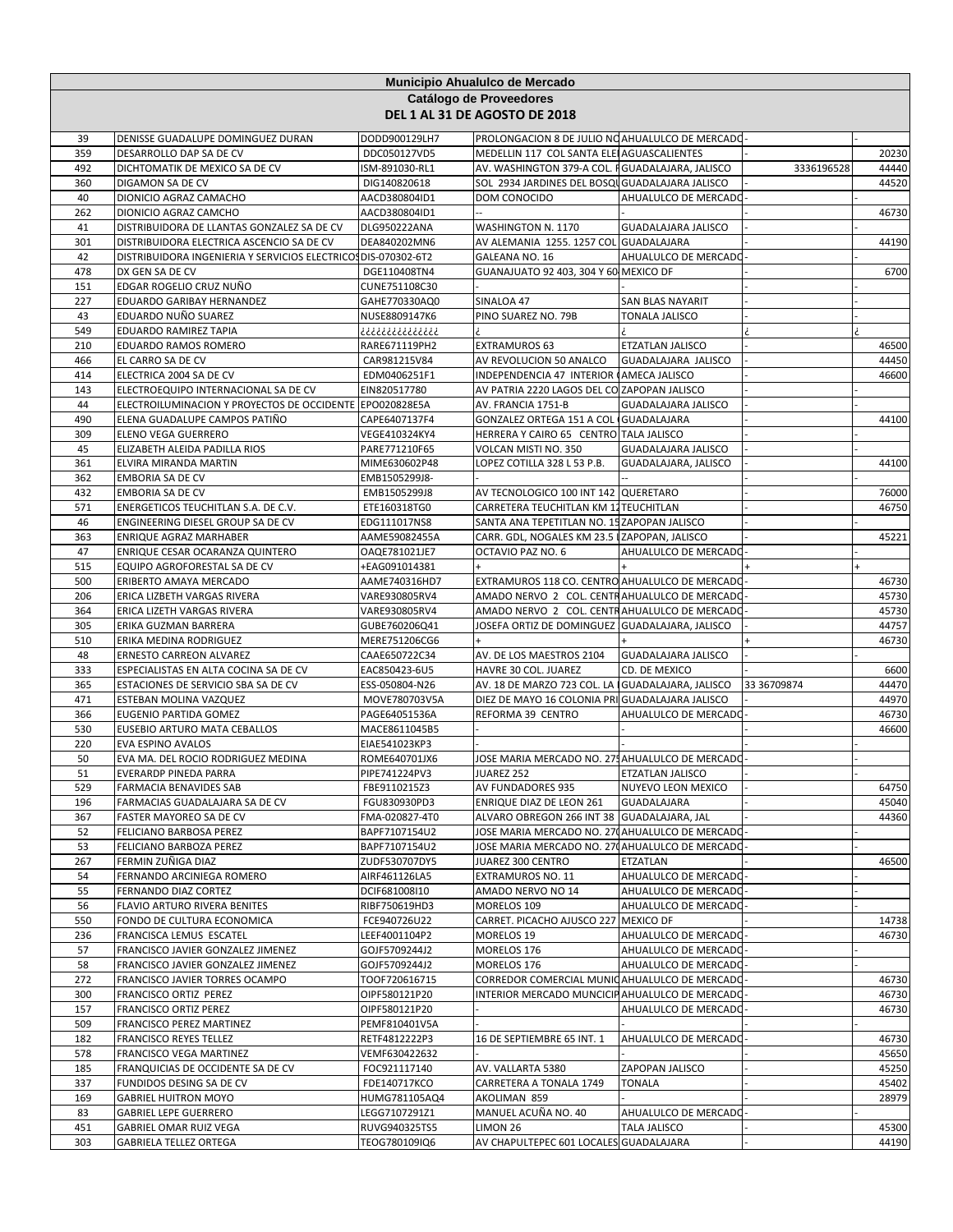|            | Municipio Ahualulco de Mercado                                            |                                     |                                                                                      |                                 |              |                |  |  |  |
|------------|---------------------------------------------------------------------------|-------------------------------------|--------------------------------------------------------------------------------------|---------------------------------|--------------|----------------|--|--|--|
|            | Catálogo de Proveedores                                                   |                                     |                                                                                      |                                 |              |                |  |  |  |
|            | DEL 1 AL 31 DE AGOSTO DE 2018                                             |                                     |                                                                                      |                                 |              |                |  |  |  |
| 59         | GANADERIA EDUARDO GARIBAY SPR DE RL                                       | GEG971010539                        | EXTRAMUROS NO. 389                                                                   | ETZATLAN JALISCO                |              |                |  |  |  |
| 162        | GAS LICUADO SA DE CV                                                      | GLI800213-MA5                       | <b>CALLE 1 NO. 722</b>                                                               | GUDALAJARA, JALISCO             | 31451616     | 44940          |  |  |  |
| 421        | GASOLINERA BELIARJO SA DE CV                                              | GBE-070716-332                      | PERIFERICO OTE 2330                                                                  | TONALA, JAL                     |              | 45405          |  |  |  |
| 497        | GASOLINERA CUDEA SA DE CV                                                 | GCU-960226-TS3                      |                                                                                      |                                 |              |                |  |  |  |
| 368        | GASOLINERA EL RASTRO SA DE CV                                             | GRA050121-TU5                       | CALZADA GOBERNADOR CURIE GUADALAJARA, JAL.                                           |                                 |              | 44940          |  |  |  |
| 519        | GASOLINERA HUAXTLA, SA DE CV                                              | *GHU021204NK1                       |                                                                                      |                                 |              |                |  |  |  |
| 369        | GASOLINERA LOS ROBLES SA DE CV                                            | GRO-140530-F53                      | AV JUAN GIL PRECIADO 7611 COZAPOPAN, JALISCO                                         |                                 |              | 45203          |  |  |  |
| 581        | GASOLINERA SAN RAFAEL SA DE CV                                            | GSR960516EC3                        |                                                                                      |                                 |              | 45570          |  |  |  |
| 582        | GASOLINERAS FAST DE OCCIDENTE S DE RL DE CV                               | GFO1203195N1                        |                                                                                      |                                 |              | 45598          |  |  |  |
| 60<br>548  | <b>GERARDO PEREZ MARTIN</b><br><b>GERMANA FRANCO GONZALEZ</b>             | PEMG780626A47<br>****************** | NEGRETE 58                                                                           | SAN JUANITO ESCOBEDO.           |              |                |  |  |  |
| 61         | GESEDE GESTION Y SERVICIOS DEPORTIVOS SC DE RL GGS100330CU8               |                                     | STA MERCEDES NO. 5                                                                   | AHUALULCO DE MERCADO            |              |                |  |  |  |
| 177        | <b>GILBERTO RUIZ HERNANDEZ</b>                                            | RUHG770131000                       | AV DEL PUERTO S/N                                                                    | SAN BLAS, NAYARIT               |              | 63740          |  |  |  |
| 104        | GILDARDO OROZCO ARCIGA                                                    | OOAG830621AL5                       | INDEPENDENCIA 153                                                                    | <b>TONALA JALISCO</b>           |              |                |  |  |  |
| 547        | GOPRA, S.A. DE C.V.                                                       | GOP090309830                        | CARRETERA SAN ISIDRO MAZATTLAJOMULCO DE ZUÑIGA                                       |                                 | 3337965201   | 45640          |  |  |  |
| 62         | GRACIELA OLIVA VIAZCAN REBOLLO                                            | VIRG520726PL7                       | GALILEO GALILEI 4128-A                                                               | ZAPOPAN JALISCO                 |              |                |  |  |  |
| 552        | GRUPO CARLOMENA S.C.                                                      | *****************                   |                                                                                      |                                 |              |                |  |  |  |
| 296        | GRUPO CIOSA S.A.P.I. DE CV                                                | GCI880513UL6                        | PASEO DEL VALLE 5131                                                                 | <b>ZAPOPAN JALISCO</b>          |              | 45010          |  |  |  |
| 370        | GRUPO EMPRESARIAL S.J. S.A. DE C.V.                                       | GES021031BL9                        | MEZQUITAN 2563 MEZQUINTA GUADALARA JALISCO                                           |                                 |              | 44260          |  |  |  |
| 191        | GRUPO EMPRESARIAL TICAF SA DE CV                                          | GET1402077G4                        | NICOLAS COPERNICO 3850                                                               | ZAPOPAN JALISCO                 |              | 45070          |  |  |  |
| 242<br>371 | GRUPO FERRETERIA CALZADA SA DE CV<br>GRUPO GASTRONOMICO LA POSTA SA DE CV | GFC080612KG3                        | AV LAZARO CARDENAS 799 ZON GUADALAJARA<br>JOSE CURVO NO. 13 COL. CENTITEQUILA, JAL.  |                                 |              | 44940<br>45000 |  |  |  |
| 334        | GRUPO HOTELERO EMPRESARIAL SA DE CV                                       | GGP-120117-1E6<br>GHE011026-2XA     | AV. PASEO DE LA REFORMA 24 MEXICO D.F.                                               |                                 |              | 6040           |  |  |  |
| 327        | <b>GRUPO KARALE SA DE CV</b>                                              | GKA300808NP3                        | RIO COLCHOS 1784 ROSARIO IN GUADALAJARA                                              |                                 |              | 44890          |  |  |  |
| 449        | GRUPO MOTORMEXA GUADALAJARA SA DE CV                                      | GMG090821RT0                        | AV VALLARTA 5051 COL. CAMI ZAPOPAN JALISCO                                           |                                 |              | 45040          |  |  |  |
| 198        | <b>GRUPO OCTANO SA DE CV</b>                                              | GOC9303301F4                        | LABERINTO NORTE 300 D                                                                | MORELIA MICHOACAN               |              |                |  |  |  |
| 425        | GRUPO PARISINA SA DE CV                                                   | GPA-930101-QI7                      |                                                                                      |                                 |              |                |  |  |  |
| 184        | GRUPO PHILADELPHIA SA DE CV                                               | GPH980910-815                       | FRANCISCO DE QUEVEDO 334 OGUADALAJARA, JALISCO                                       |                                 |              | 44500          |  |  |  |
| 63         | GRUPO RAMARCA S DE RL DE CV                                               | GRA130315FZ2                        | FRANCISCO VAZQUEZ CORONA GUADALAJARA JALISCO                                         |                                 |              |                |  |  |  |
| 64         | GRUPO RESTAURANTEROEL LAGO SA DE CV                                       | GRL0905081C1                        | LAS FUENTES NO. 5                                                                    | TEUCHITLAN JALISCO              |              |                |  |  |  |
| 65         | GRUPO RJX S DE RL DE CV                                                   | GRJ1405089AA                        | CALLE 10 NO. 33                                                                      | ZAPOPAN JALISCO                 |              |                |  |  |  |
| 66         | GUDIÑO CARRILLO ADRIAN                                                    | GUCA700918TK4                       | CEDROS NO. 19                                                                        | AHUALULCO DE MERCADO            |              |                |  |  |  |
| 465<br>67  | GUILLERMINA SOLEDAD RUIZ ARMEJO<br>GUILLERMO CASTILLO ROBLES              | RUAG420414MC6<br>CARG640406BIA      | LOS ANGELES 85 COL SAN CARL GUADALAJARA JALISCO<br>INTERIOR MERCADO NO. 15           | AHUALULCO DE MERCADO            |              | 44460          |  |  |  |
| 68         | GUILLERMO OROZCO OROZCO                                                   | OOOG721030J38                       | CARR. EL REFUGIO SAN MARCO ETZATLAN JALISCO                                          |                                 |              |                |  |  |  |
| 203        | GUSAVO ALBERTO ROMERO ROMERO                                              | RORA8407122X4                       | OCAMPO 440                                                                           | ETZATLAN                        |              | 46500          |  |  |  |
| 172        | <b>GUSTAVO ACOSTA BAYARDO</b>                                             | AOBG7603268P7                       | JUAREZ 21                                                                            | AHULALULCO DE MERCAD            |              | 46730          |  |  |  |
| 69         | GUSTAVO SALVADOR GONZALEZ JIMENEZ                                         | GOJG600711237                       | ALVARO OBREGO NO. 69                                                                 | AHUALULCO DE MERCADO            |              |                |  |  |  |
| 297        | HACIENDA EL CARMEN & SPA SA DE CV                                         | HCH0409029R2                        | RAMON DIAZ ORDAZ 2 EL CAHAHUALULCO DE MERCADO                                        |                                 |              | 46750          |  |  |  |
| 372        | HACIENDA EL CARMEN HOTEL & SPA SA DE CV                                   | HCH0409029R2                        | RAMON DIAZ ORDAZ 2 EL CAHAHUALULCO DE MERCADO                                        |                                 |              | 46750          |  |  |  |
| 373        | HAZLO FACIL FERRETERO SA DE CV                                            | HFF1403279Z3                        | ISLA ALCATRAZ 2189 JARDINES GUADALAJARA JALISCO                                      |                                 |              | 44240          |  |  |  |
| 281        | HECTOR MANUEL PEREZ PARTIDA                                               | PEPH621014PH5                       | VALLARTA 2B COL LA ESPERAN AMECA JALISCO                                             |                                 |              | 46600          |  |  |  |
| 70         | HECTOR MANUEL SANCHEZ MARTA                                               | SAMH6212184K2                       | EXTRAMUROS NO. 283                                                                   | AHUALULCO DE MERCADO            |              |                |  |  |  |
| 374<br>231 | <b>HERIBERTO HERNANDEZ PUGA</b><br>HIGINIO ROBLES RUIZ                    | HEPH791129PV7                       | <b>GANTE 43 ANALCO</b><br>OCAMPO 432                                                 | GUADALAJARA<br>ETZATLAN JALISCO |              | 44450<br>46730 |  |  |  |
| 266        | HILDA NAVARRO RODRIGUEZ                                                   | RORH530528C1A<br>NARH540818KW4      | JOSE SALAZAR UREÑA JARDINE, GUADALAJARA                                              |                                 |              | 46600          |  |  |  |
| 71         | HILDA PEREZ DELGADO                                                       | PEDH4808032L7                       | MERCADO NO. 281                                                                      | AHUALULCO DE MERCADO            |              |                |  |  |  |
| 512        | HIRAM DANIEL LOPEZ BRIONES                                                | ************                        |                                                                                      |                                 |              |                |  |  |  |
| 152        | HIRAM MURILLO IRACHETA                                                    | MUIH590321290                       | JAVIER MINA 223                                                                      |                                 |              | 46730          |  |  |  |
| 321        | HOSPITAL PEDRO LOZA SA DE CV                                              | HPL-710524-AV6                      | ESTEBAN LOERA 138 ZONA OBL GUADALAJARA, JALISCO                                      |                                 | 33-3617-1290 | 44380          |  |  |  |
| 287        | HUMBERTO BENAVIDES DELGADO                                                | BEDH8012142KA                       | HIDALGO PONIENTE 918                                                                 | M. MADALENA JALISCO             |              | 46470          |  |  |  |
| 375        | ICR, SA DE CV                                                             | ICR-930531-7G4                      | PASEO DE LOS HEROES 9911B CTIJUANA, BAJA CALIFORNI.                                  |                                 |              | 22010          |  |  |  |
| 72         | IGNACIO MARTINEZ RAMIREZ                                                  | MARI6305113K7                       | PINO SUAREZ 70                                                                       | AHUALULCO DE MERCADO            |              |                |  |  |  |
| 260        | IGNACIO MAYORGA MARIN                                                     | MAMI630317PP2                       | GARDENIA 32 A                                                                        | ZAPOPAN                         |              | 45236          |  |  |  |
| 199<br>73  | <b>IGNACIO MAYORGA MARTIN</b><br>IMPORTADORA URANGA SA DE CV              | MAMI630317PP2<br>IUR880411769       | GARDENIA 32 A COL AGRICOLA ZAPOPAN<br>AV. MEXICO NO. 2643                            | GUADALAJARA JALISCO             |              | 45236          |  |  |  |
| 514        | IMPRECPY SA DE CV                                                         | +IMP050728210                       |                                                                                      |                                 |              |                |  |  |  |
| 434        | INMOBILIARIA GRUPO METROPOLITAN SA DE CV                                  | IGM800408MQ1                        | JUAREZ 105 COL CENTRO                                                                | SAN BLAS NAYARIT                |              | 63740          |  |  |  |
| 74         | INSTITUTO DE INFORMACION ESTADISTICA Y GEOGRI IIE131208P37                |                                     | PIRULES NO. 71                                                                       | ZAPOPAN JALISCO                 |              |                |  |  |  |
| 376        | INSTITUTO DE INFORMACION, ESTADISTICA Y GEOG IIE131208P37                 |                                     | AV PIRULES 71 CIUDAD GRANJ ZAPOPAN JALISCO                                           |                                 |              | 45010          |  |  |  |
| 469        | <b>INTERPARTES DIESEL</b>                                                 | IDI040130676                        | AV COLON 2634 COL JARDINES GUADALAJARA JALISCO                                       |                                 |              | 44950          |  |  |  |
| 437        | IPF HUNTER SA DE CV                                                       | IPF130805831                        | PASEO DE LOS ADOBES 1081 IN ZAPOPAN JALISCO                                          |                                 |              | 45010          |  |  |  |
| 306        | IRMA LETICIA MARTINEZ MALDONADO                                           | MAMI570111657                       | HERRERA Y CAYRO 4 CENTRO AHUALULCO DE MEXICO                                         |                                 |              | 46730          |  |  |  |
| 439        | ISRAEL AMEZQUITA PADILLA                                                  | AEPI831211B70                       | JAVIER MINA 16-1 COL CENTRO SAN MARCOS                                               |                                 |              | 46540          |  |  |  |
| 284        | <b>ISRAEL ZARCO NAVARRO</b>                                               | ZANI821109PZ1                       | IZTACCIAUALTL 1789                                                                   | GUADALAJARA                     |              | 44290          |  |  |  |
| 442<br>431 | ITALIANA DE SUSPENSIONES SA DE CV<br>J GUADALUPE VALDEZ PULIDO            | ISU970124-CP1<br>VAPG590112ND8      | AV. NIÑOS HEROES 421 COL EL TLAQUEPAQUE, JALISCO<br>GUAMUCHIL 401 COL BALCON ZAPOPAN |                                 | 3838-1996    | 45560<br>45068 |  |  |  |
| 454        | J. BARTOLOME JIMENEZ PADILLA                                              | JIPJ5908245U3                       | CARRETERA A NOGALES 143 LA ZAPOPAN JALISCO                                           |                                 |              | 45221          |  |  |  |
| 158        | J. SANTOS VILLAFUENTES DIAZ                                               | VIDS440206UI0                       |                                                                                      |                                 |              |                |  |  |  |
|            |                                                                           |                                     |                                                                                      |                                 |              |                |  |  |  |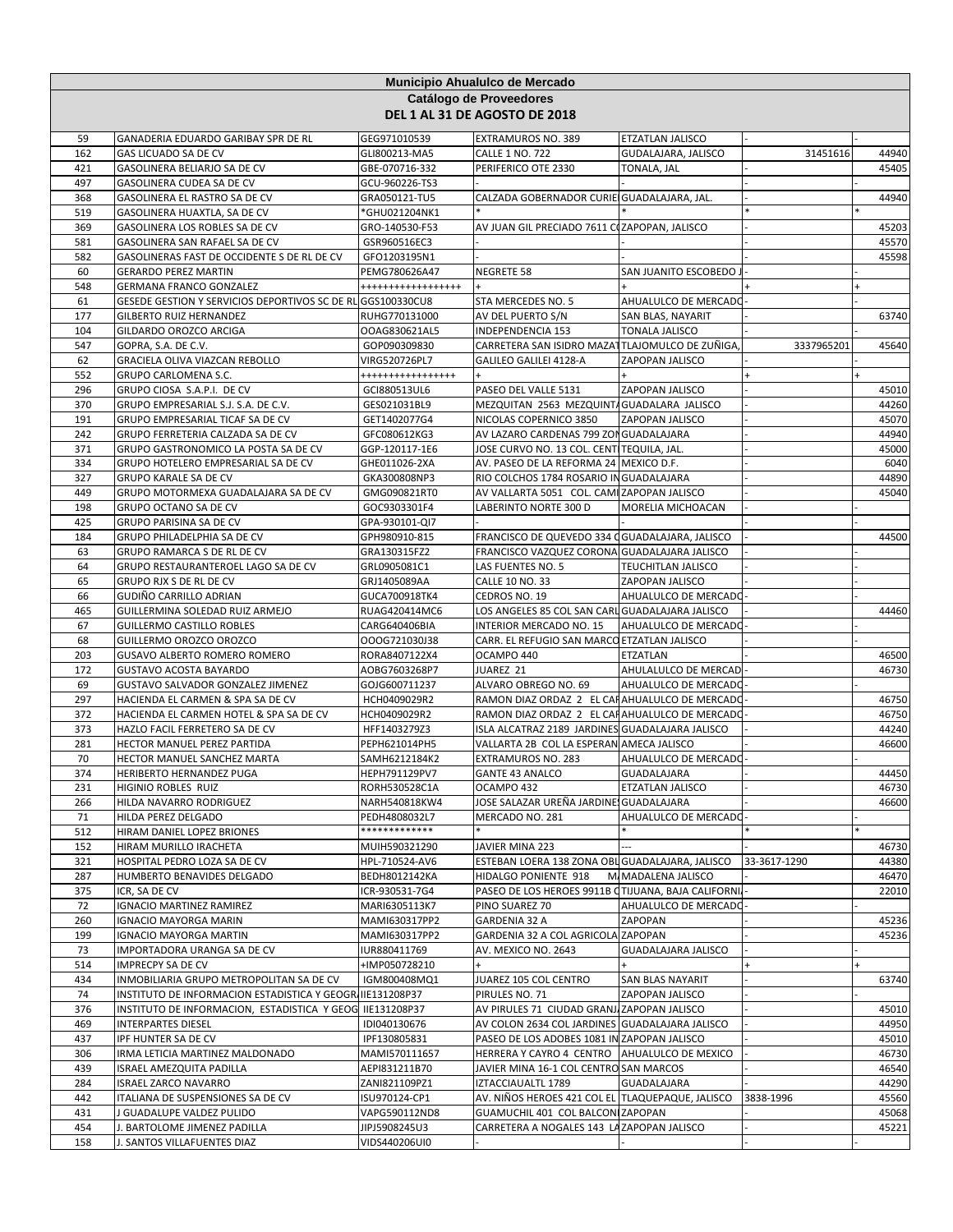|            | Municipio Ahualulco de Mercado<br>Catálogo de Proveedores<br>DEL 1 AL 31 DE AGOSTO DE 2018 |                                  |                                                                                           |                                      |            |                |  |
|------------|--------------------------------------------------------------------------------------------|----------------------------------|-------------------------------------------------------------------------------------------|--------------------------------------|------------|----------------|--|
|            |                                                                                            |                                  |                                                                                           |                                      |            |                |  |
| 488<br>291 | JAIME JOSE DE LA ASUNCION CARVAJAL VILCHIS<br>JAIME ROMERO LEON                            | CAVJ5106085X1                    | CARR. AMECA GUADALAJARA KAMECA JALISCO<br>AMADO NERVO 14 COL. CENTR AHUALULCO DE MERCADO- |                                      |            | 46600<br>46730 |  |
| 443        | JAIME TRINIDAD MONTAÑO SAINZ                                                               | ROLJ701001U88<br>MOSJ380116-9C4  | ALVARO OBREGON 201 COL. SA GUADALAJARA, JAL                                               |                                      |            |                |  |
| 75         | JAVIER CARDENAS IBARRA                                                                     | CAIJ6203276KA                    | JOSE MARIA MERCADO NO 292 AHUALULCO DE MERCADO                                            |                                      |            |                |  |
| 76         | JAVIER CARDENAS IBARRA                                                                     | CAIJ6203276KA                    | JOSE MARIA MERCADO NO 292 AHUALULCO DE MERCADO                                            |                                      |            |                |  |
| 180        | JESUS CORONADO BUELNA                                                                      | COBJ880409447                    | SANTOS DEGOLLADO                                                                          | 159                                  |            | 46730          |  |
| 226        | JESUS DEL SALVADOR LOPEZ LOPEZ                                                             | LOLJ760208QD9                    |                                                                                           |                                      |            |                |  |
| 145        | <b>JESUS DOMINGUEZ MORALES</b>                                                             | DOMJ460912616                    | PROLONGACION 8 DE JULIO NUAHUALULCO DE MERCADO                                            |                                      |            | 46730          |  |
| 289        | JESUS FERNANDO SUAREZ ROMERO                                                               | SURJ5509244Y2                    | ALLENDE 466 COL. CENTRP                                                                   | ETZATLAN, JALISCO                    |            | 46500          |  |
| 264        | JHAI REFACCIONES SA DE CV                                                                  | JRD1107079K8                     | CARRETERA NOGALE S9173 CO ZAPOPAN JALISCO                                                 |                                      |            | 45222          |  |
| 436        | JORGE ALBERTO GARCIA CASTILLEJO                                                            | GACA870423DW8                    |                                                                                           |                                      |            |                |  |
| 283<br>423 | JORGE AMADO SANCHEZ<br>JORGE AMANDO SANCHEZ                                                | SAJO800229JB1<br>SAJO-800229-JB1 | COLON 259<br>COLON 259 COL CENTRO                                                         | <b>ETZATLAN</b><br>GUADALAJARA, JAL- |            | 46500<br>46500 |  |
| 491        | JORGE ANTONIO ALACAL MAGAÑA                                                                | AAMJ8710246B8                    | LOS ANGELES 585B COL. SAN C/ GUADALAJARA, JALISCO                                         |                                      | 3336193210 | 44460          |  |
| 166        | JORGE HUMBERTO SAAIB GOMEZ                                                                 | SAGJ521019EU2                    | MICHOACAN 52 CENTRO                                                                       | <b>SAN BLAS</b>                      |            | 63740          |  |
| 80         | JOSE SAUL FLORES ZEPEDA                                                                    | FOZS680731CM1                    | JAZMIN NO 7                                                                               | AHUALULCO DE MERCADO                 |            |                |  |
| 77         | JOSE ADRIAN FIGUEROA MONROY                                                                | FIMA8009082X5                    | LAZARO CARDENAS NO. 37                                                                    | AHUALULCO DE MERCADO                 |            |                |  |
| 493        | JOSE ALBERTO CARO PATRICIO                                                                 | CAPA9307215H8                    |                                                                                           |                                      |            |                |  |
| 204        | JOSE ALBERTO ROMERO ROMERO                                                                 | RORA8407122X4                    | OCAMPO 440                                                                                | ETZATLAN                             |            | 46500          |  |
| 78         | JOSE ANGEL BORBON GUTIERREZ                                                                | BOGA560617TI5                    | CALLE LERDO NO. 292                                                                       | TEPIC NAYARIT                        |            |                |  |
| 502        | JOSE ANTONIO ARCINIEGA ROMERO                                                              | AIRA5005277Q4                    |                                                                                           |                                      |            | 45058          |  |
| 194<br>202 | JOSE ANTONIO CASTAÑEDA DE LA ROSA                                                          | CARA600627RJ1                    | VALLE DE LOS GIRASOLES 2469 ZAPOPAN<br>ALDAMA 369                                         | <b>ETZATLAN</b>                      |            | 45138<br>46500 |  |
| 79         | JOSE ANTONIO PEREZ BLANCO<br>JOSE DANIEL VELA JAIME                                        | PEBA6707021P4<br>VEJD790212GE7   | AV. CRUZ DEL SUR 2605                                                                     | GUADALAJARA JALISCO                  |            |                |  |
| 224        | JOSE DE JESUS ARMEJO SALAZAR                                                               | AESJ650805EY8                    | AV FERROCARRIL 123                                                                        | AMECA, JALISCO                       |            | 46600          |  |
| 576        | JOSE DE JESUS BRAVO TORRES                                                                 | BATJ790903SU0                    |                                                                                           |                                      |            | 44440          |  |
| 542        | JOSE DEL REFUGIO AMEZCUA PUENTES                                                           | AEPR9601296W4                    |                                                                                           |                                      |            | 45070          |  |
| 527        | JOSE MANUEL GONZALEZ MERCADO                                                               | GOMM530310FE9                    |                                                                                           |                                      |            | 44100          |  |
| 415        | JOSE MARTIN GARICA MELENDEZ                                                                | GAMM6310158L2                    | MIGUEL ALLEDE 39 DIEZ DE MA MEXICO DF                                                     |                                      |            | 15290          |  |
| 429        | JOSE OCTAVIO GONTEZ GARCIA                                                                 | GOGO8108059NO                    | POLONGACION LOPEZ MATEOS ZAPOPAN JALISCO                                                  |                                      |            | 45238          |  |
| 243        | JOSE VALENTIN PACHECO GRACIA                                                               | PAGV881004-TS4                   | JOSE FERNANDEZ ROJAS 3740-4 GUADALAJARA, JALISCO                                          |                                      |            | 44860          |  |
| 298        | JOSE4 DANIEL SANCHEZ GARCIA                                                                | SAGJ760414AL9                    | PASEO DE LA NORIA 408 LA NOTLAJOMULCO                                                     |                                      |            | 45640          |  |
| 163        | JOSEFINA DELGADO FLORES                                                                    | DEFJ551130EX9                    | 5 DE MAYO 80                                                                              | AHUALULCO DE MERCADO-                |            | 46730          |  |
| 377        | JUAN CARLOS ARCINIEGA PEREZ                                                                | AIPJ851121EB9                    | JOSE MARIA MERCADO NO. 271 AHUALULCO DE MERCADO                                           |                                      |            | 46730          |  |
| 516<br>513 | JUAN CARLOS LOPEZ TRUJILLO<br>JUAN CARLOS MACIAS ISLAS                                     | LOTJ711229FM2                    |                                                                                           |                                      |            |                |  |
| 244        | JUAN DANIEL SANCHEZ GARCIA                                                                 | +++++++++++++++<br>SAGJ760414AL9 | PASEO DE LA NORIA COL. LA NOTLAJOMULCO DE ZUÑIGA,                                         |                                      |            | 45640          |  |
| 569        | JUAN ENRIQUE BAUTISTA ESPARZA                                                              | BAEJ6902203L8                    |                                                                                           |                                      |            | 46730          |  |
| 81         | JUAN FELIPE GONZALEZ OLMOS                                                                 | GOOJ770510GF5                    | FERNANDO MONTES DE OCA N TLAJOMULCO DE ZUÑIGA                                             |                                      |            |                |  |
| 82         | JUAN FRANCISCO ARCINIEGA HERNANDEZ                                                         | AIHJ440524H39                    | JOSE MARIA MERCADO NO 27 AHUALULCO DE MERCADO                                             |                                      |            |                |  |
| 329        | JUAN JOSE ARTEAGA BAÑUELOS                                                                 | AEBJ8104271W5                    | GUADALUPE 2074 ARENALES 1ZAPOPAN JALISCO                                                  |                                      |            | 45066          |  |
| 378        | <b>JUAN MURO RODRIGUEZ</b>                                                                 | MURJ631108UK7                    | HIDALGO PONIENTE 774 COL LI MAGDALENA JALISCO                                             |                                      |            | 46470          |  |
| 324        | JUAN PABLO PORTUGAL VEGA                                                                   | POVJ790725DQ5                    | LUIS MORENO 14                                                                            | LAGOS DE MORENO JALIS                |            | 47400          |  |
| 207        | JUAN PABLO RODRIGUEZ CORTES                                                                | ROCJ900123EU0                    | <b>RUISEÑOR 1109 INT 309</b>                                                              | GUADALAJARA                          |            | 44910          |  |
| 179        | JUANA INES PARTIDA GARCIA                                                                  | PAGJ850830HA8                    | FLORENCIA 2/8 COL. SANTA AN TLAJOMULCO DE ZUÑIGA,                                         |                                      |            | 45650          |  |
| 534        | JULIO ALBERTO RAMOS DE LA MORA                                                             | *******************              |                                                                                           |                                      |            |                |  |
| 379<br>499 | JULIO CESAR DE ALBA CAMPOS<br>JULIO CESAR RICO RAMIREZ                                     | AACJ-701212-3L8<br>RIRJ750711973 | COLONIAS 681 COL. MODERNA GUADALAJARA, JALISCO<br>CORONEL M BRIZUELA 17                   | AHUALULCO DE MERCADO                 |            | 44190<br>46730 |  |
| 247        | JULIO OSCAR DE ALBA CAMPOS                                                                 | AACJ7012123L8                    | COLINAS 681 COL MODERNA                                                                   | GUADALAJARA, JALISCO                 |            | 44190          |  |
| 257        | JUVENTINO GONZALEZ SANTANA                                                                 | GOSJ530918JX7                    | JAVIER MINA 220                                                                           | AHUALULCO DE MERCADO                 |            | 46730          |  |
| 271        | KARINA LETICIA ZAMORA GONZALEZ                                                             | ZAGK821104BW8                    | ALVARO OBREGO 586 A                                                                       | GUADALAJARA JALISCO                  |            | 44360          |  |
| 270        | KARLA MARIBEL LOVERA MARTINEZ                                                              | LOMK890330U42                    | ALVARO OBREGON 506 A                                                                      | GUADALALAJARA                        |            | 44360          |  |
| 380        | KEOPS COMPUTERS MEXICO SA DE CV                                                            | KCM080226C37-                    |                                                                                           |                                      |            |                |  |
| 197        | LABORAORIO DE INMUNOLOGIA CLINICA SA DE CV                                                 | LIC0608511C4A                    | JUSO SIERRA 2821 P.B. VOL VALGUADALAJARA                                                  |                                      |            | 44690          |  |
| 381        | LABORATORIOS JULIO SA DE CV                                                                | LJU821006T53                     | COLON 125                                                                                 | GUADALAJARA JALISCO                  |            | 44100          |  |
| 181        | LAURA REBECA OROZCO TORRES                                                                 | OOTL740920PC4                    | ISLA SALINA 2102 COL JARDINI GUADALAJARA                                                  |                                      |            | 44950          |  |
| 249<br>282 | LAURA REBECA OROZCO TORRES<br>LEON BELLO CASTRO                                            | OOTL740920PC4<br>BECL370411BE6   | ISLA SALINAS 2012 JARDINES DI GUADALAJARA<br>LA CRUZ 15 COL SAN JUAN DE ITALA JALISCO     |                                      |            | 44950<br>45331 |  |
| 211        | LEONOR ROSAS BAYARDO                                                                       | ROBL690616FF4                    | CARRETERA AHUALULCO LA ES AHUALULCO DE MERCADO                                            |                                      |            | 46730          |  |
| 475        | LIBRERIA PORRUA HERMANOS Y CIA. SA DE CV                                                   | LPH510514IQ7                     | REPUBLICA DE ARGENTINA 15 CCUAHUTEMOC MEXICO D                                            |                                      |            | 6020           |  |
| 560        | LIBRERIAS GONVILL SA DE CV                                                                 | LGO840413SD2                     |                                                                                           |                                      |            | 44190          |  |
| 424        | LILIA OROZCO GUERRA                                                                        | IIGL-530409-497                  |                                                                                           |                                      |            |                |  |
| 566        | LONAS Y ETIQUETAS SA DE CV                                                                 | LET070607RJ1                     |                                                                                           |                                      |            | 45037          |  |
| 430        | LUCINA ROBLES VALDEZ                                                                       | ROVL6301055AA                    | EULOGIO PARRA 2230 COL LAD GUADALAJARA JAL                                                |                                      |            | 44600          |  |
| 84         | LUCORT RECUBRIMIENTOS CERAMICOS 2014                                                       | LRC031112G81                     | CARRETERA A SALTILLO NO. 211ZAPOPAN JALISCO                                               |                                      |            |                |  |
| 161        | LUIS ALBERTO NAVARRO GARCIA                                                                | NAGL800820GW7                    | DR. OLIVA 90                                                                              | AHUALULCO DE MERCADO                 |            | 46730          |  |
| 382        | LUIS ANTONIO OSIO GUERRERO                                                                 | OIGL881203GL4                    | SIERRA MORENA 470 COL INDE GUADALAJARA                                                    |                                      |            | 44340          |  |
| 215        | LUIS DURAN GONZALEZ                                                                        | DUGL480717NP9                    |                                                                                           | AHUALULCO DE MERCADO                 |            | 44730          |  |
| 383        | LUIS ENRIQUE ALCAZAR PADILLA                                                               | AAPL770714L18                    | CORONEL CALDERON 648 COL. GUADALAJARA, JALISCO                                            |                                      |            | 44280          |  |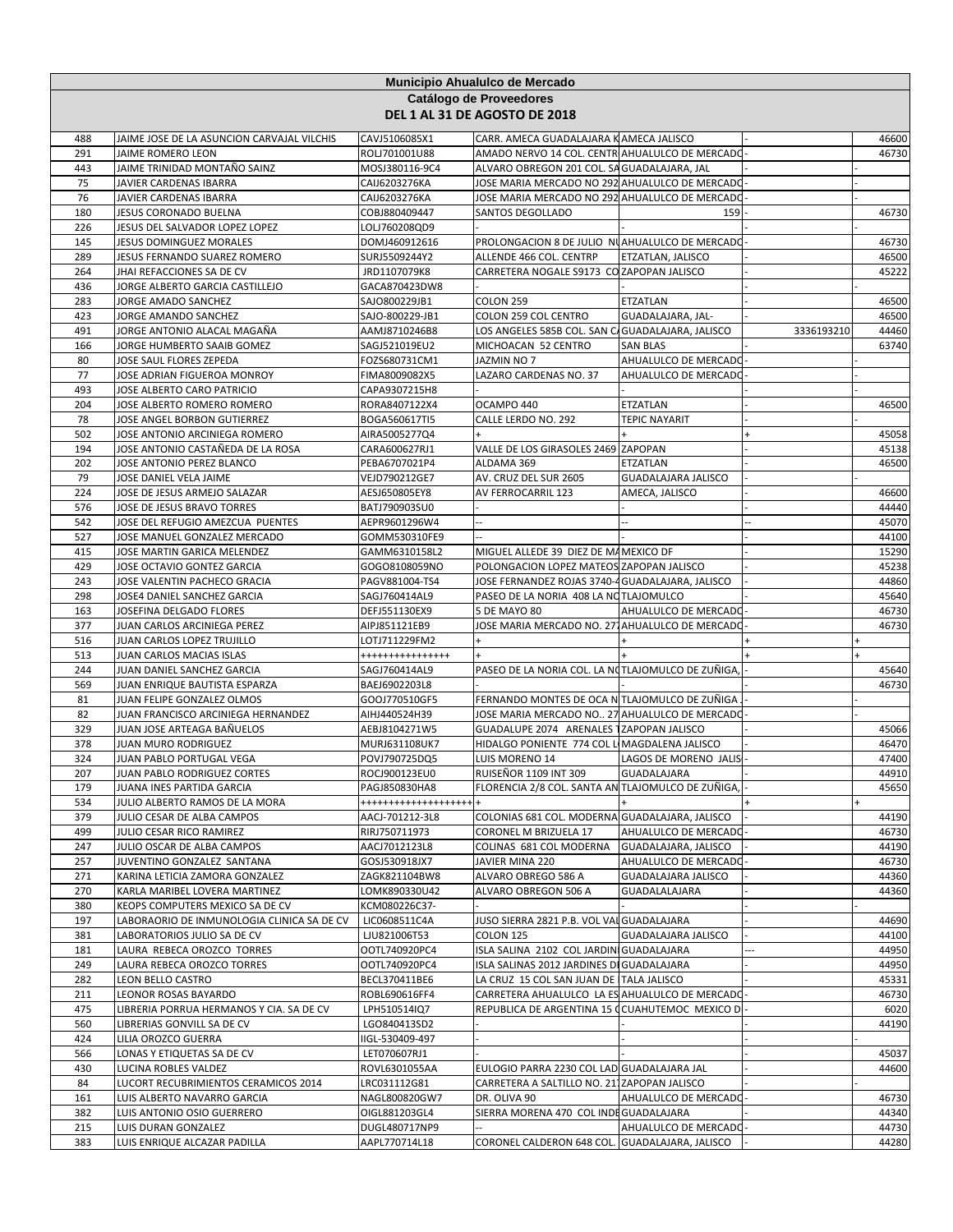| Municipio Ahualulco de Mercado |                                                                           |                                |                                                                                               |                            |            |                |  |  |
|--------------------------------|---------------------------------------------------------------------------|--------------------------------|-----------------------------------------------------------------------------------------------|----------------------------|------------|----------------|--|--|
| Catálogo de Proveedores        |                                                                           |                                |                                                                                               |                            |            |                |  |  |
| DEL 1 AL 31 DE AGOSTO DE 2018  |                                                                           |                                |                                                                                               |                            |            |                |  |  |
|                                |                                                                           | ZAML740317000                  | CIRUELOS 172                                                                                  | TONALA, JALISCO            |            | 45417          |  |  |
| 176<br>570                     | LUIS JESUS ZARATE MEDINA<br>LUIS ROBERTO RUEDA MONTOYA                    | RUML5011087G0                  |                                                                                               |                            |            | 44180          |  |  |
| 85                             | LUZ ANGELICA GUTIERREZ BECERRA                                            | GUBL700602IL8                  | JOSEFA ORTIZ DE DOMINGUEZ AHUALULCO DE MERCADO                                                |                            |            |                |  |  |
| 561                            | LUZ EMITIDA POR DIOD OS DE MEXICO SA DE CV                                | LED111208H83                   | PASEO DE ESTELA 20                                                                            |                            |            | 28978          |  |  |
| 292                            | LUZ LETICIA LOPEZ AQUINO                                                  | LOAL710503H69                  | JAVIER MINA 16 COL.CENTRO                                                                     | AHUALULCO DE MERCADO       |            | 46730          |  |  |
| 156                            | MA ANTONIA NUÑEZ GOMEZ                                                    | NUGA590509CL2                  | MORELOS 137                                                                                   | AHUALULCO DE MERCADO       |            | 46730          |  |  |
| 229                            | MA DE JESUS OROZCO ZAMUDIO                                                | 00ZJ631224AN9                  |                                                                                               |                            |            |                |  |  |
| 506                            | MA DEL RUBI VIDRIO GARCIA                                                 | VIGR731006R75                  |                                                                                               |                            |            |                |  |  |
| 520                            | MA ELENA VENEGAS PEREZ                                                    | VEPE6107066U3                  |                                                                                               |                            |            |                |  |  |
| 384                            | MA LUISA ANSALDO AVILA                                                    | AAAL541222JFA                  | SUSANA GOMEZ PALAFOX 5431 ZAPOPAN, JALISCO                                                    |                            |            | 45079          |  |  |
| 256                            | MA. ANTONIA NUÑEZ GOMEZ                                                   | NUGA590509CL2                  | MORELOS 137                                                                                   | AHUALULCO DE MERCADO       |            | 46730          |  |  |
| 441<br>473                     | MA. DE LA LUZ BUENROSTRO SOLORZANO<br>MA. DEL RAYO ZAMBRANO DIAZ          | BUSL670510PQA<br>ZADR640517N54 | RIO TOMATLAN 552 INT A COL ITLAQUEPAQUE<br><b>HERRERA Y CAIRO 78</b>                          | AHUALULCO DE MERCADO       |            | 45590<br>46730 |  |  |
| 86                             | MA. ELENA PEREZ SOLORIO                                                   | PESE461031FQ3                  | JOSEFA ORTIZ DE DOMINGUEZ AHUALULCO DE MERCADO                                                |                            |            |                |  |  |
| 573                            | MA. LUISA ANSALDO AVILA                                                   | AAAL541222JFA                  | SUSANA GOMEZ PALAFOX 5431 ZAPOPAN                                                             |                            |            | 46730          |  |  |
| 518                            | MACEDONIO MOISES SIERRA MURO                                              | SIMM810720AH3                  |                                                                                               |                            |            |                |  |  |
| 556                            | MAGUCE SA DE CV                                                           | MAG150311Q80                   |                                                                                               |                            |            | 45402          |  |  |
| 87                             | MANUEL ANONIO PALOMO ACEVEDO                                              | PAAM860409BJ6                  | <b>VOLCAN USULUAN 55</b>                                                                      | <b>GUADALAJARA JALISCO</b> |            |                |  |  |
| 88                             | MANUEL ANONIO PALOMO ACEVEDO                                              | PAAM860409BJ6                  | VOLCAN USULUAN 55                                                                             | GUADALAJARA JALISCO        |            |                |  |  |
| 89                             | MARCO ANTONIO AVILA RAMIREZ                                               | AIRM731127PJ5                  | SAB CARLOS NO. 31                                                                             | TLAQUEPAQUE JALISCO        |            |                |  |  |
| 312                            | MARCO ANTONIO FERNANDEZ LLAMAS                                            | FELM890905IZ8                  |                                                                                               |                            |            |                |  |  |
| 385                            | MARGARITO SANCHE LOPEZ                                                    | SALM660410AG3                  | CARRETERA EL VERDE 2100 COLEL SALTO, JALISCO                                                  |                            |            | 45694          |  |  |
| 160                            | MARIA CELINA BARAJAS SALDATE                                              | BASC690809S53                  | JAVIER MINA 1                                                                                 | AHUALULCO DE MERCADO       |            | 46730          |  |  |
| 90                             | MARIA DE LA LUZ MUÑOZ                                                     | PEML750615FN8                  | HERRERA Y CAIRO 6                                                                             | AHUALULCO DE MERCADO       |            |                |  |  |
| 91                             | MARIA DE LA LUZ PEREZ MUÑOZ                                               | <b>PEML750615FN8</b>           | <b>HERRERA Y CAIRO 6</b>                                                                      | AHUALULCO DE MERCADO       |            |                |  |  |
| 416                            | MARIA DE LOS ANGELES MARTINEZ ESCAMILLA                                   | MAEA540802JB8                  | PLAYA VILLA DEL MAR 16B COL MEXICO DF                                                         |                            |            | 8830           |  |  |
| 577                            | MARIA DEL CARMEN SANTOYO LOZANO                                           | SALC660614C61                  | AV JAVIER MINA INT MERCADO GUADALAJARA                                                        |                            |            | 44360          |  |  |
| 504                            | MARIA DEL ROCIO CAMARENA FIGUEROA                                         | CAFR840424684                  |                                                                                               |                            |            |                |  |  |
| 450                            | MARIA DEL SOCORRO GARCIA GOMEZ                                            | GAGS7106273V0                  | MANUEL ACUÑA 55 CENTRO                                                                        | AHUALULCO DE MERCADO       |            | 46730          |  |  |
| 503                            | MARIA EL ROCIO CAMARENA FIGUEROA                                          | CAFR840424684                  |                                                                                               |                            |            | 45020          |  |  |
| 189                            | MARIA ELSA ESPARZA TADEO                                                  | EATE631019ET1                  | JAVIER MINA 90                                                                                | AHUALULCO                  |            | 46730          |  |  |
| 92<br>458                      | MARIA ENGRACIA GUTIERREZ PRECIADO                                         | GUPE6003155P7                  | PROLONGACION 5 DE MAYO NOAHUALULCO DE MERCADO<br>CALZADA DEL EJERCITO 13711 / GUADALAJARA JAL |                            |            | 44430          |  |  |
| 93                             | MARIA ESPERANZA RAMIREZ LOPEZ<br>MARIA ESPINOZA HUERTA                    | RALE420505P85<br>EIHM5402017EA | SAN MARTIN NO. 525                                                                            | <b>TLAQUEPAQUE JALISCO</b> |            |                |  |  |
| 94                             | MARIA EUGENIA LOPEZ RUIZ                                                  | LORE-581223-PZA                | <b>ESTEBAN ALATORRE 653</b>                                                                   | GUADALAJARA JALISCO        |            |                |  |  |
| 213                            | MARIA GEORGINA REYES MARES                                                | MARG760315JN2                  | ALDAMA 46                                                                                     | GUADALAJARA                |            | 44250          |  |  |
| 240                            | MARIA GUADALUPE NUÑO CORONA                                               | NUCG7409038D3                  | MORELOS 342                                                                                   | AHUALULCO DE MERCADO       |            | 46730          |  |  |
| 533                            | MARIA GUADALUPE RAMIRREZ LOPDZ                                            | RALG781218955                  |                                                                                               |                            |            |                |  |  |
| 531                            | MARIA GUADALUPE RIVERA MORA                                               | RIMG710212II9                  | ANGULO 12 Z                                                                                   | <b>GUADALAJARA JAL</b>     |            | 44280          |  |  |
| 165                            | MARIA GUADALUPE VIZCARRA ROBLES                                           | VIRG921006BS1                  |                                                                                               |                            |            |                |  |  |
| 310                            | MARIA ISABEL NUÑEZ CHAVARIN                                               | NUCI910619960                  |                                                                                               |                            |            | 46730          |  |  |
| 386                            | <b>MARIANA AGRAS ORTIZ</b>                                                | AAOM870122-GA3                 |                                                                                               |                            |            |                |  |  |
| 233                            | MARICELA VALENCIA DELGADILLO                                              | VADM740604L29                  | H. ROMERO 22 B CENTRO                                                                         | AMECA JAL.                 |            | 46600          |  |  |
| 387                            | MARIO BECERRIL SANDOVAL                                                   | BESM730410PK5                  | CERRO DEL TORTUGUERO 154 (TLAJOMULCO DE ZUÑIGA                                                |                            |            | 45653          |  |  |
| 388                            | MARIO ESAU BECERRIL TALAVERA                                              | BETM960120987                  | FRANCISCO I. MADERO 427 CIGUADALAJARA                                                         |                            |            | 44100          |  |  |
| 307                            | <b>MARIO ROMERO REYES</b>                                                 | RORM-451101--                  | MERCADO 50 COL. CENTRO                                                                        | AHUALULCO DE MERCADO       |            | 46730          |  |  |
| 232                            | MARISARCOS DE GUADALAJARA SA DE CV                                        | MGU970125UBA                   | CALZADA LAZARO CARDENAS 3ZAPOPAN JALISCO                                                      |                            |            | 45040          |  |  |
| 95                             | MARTHA CRUZ ALVAREZ VALDEZ                                                | AAVM500929PF3                  | JUAREZ 117                                                                                    | SAN BLAS NAYARIT           |            |                |  |  |
| 528                            | MARTHA ELODIA LEDEZMA MARTINEZ                                            | LEMM7302236J9                  |                                                                                               |                            |            | 46760          |  |  |
| 246                            | MARTHA LAURA DIAZ LEPE                                                    | DILM6104146U0                  | AMADO NERVO 6                                                                                 | AHUALULCO DE MERCADO       |            | 46730          |  |  |
| 285                            | MARTHA LUCIA REOS RUIZ                                                    | RERM780401839                  | MESA CENTRAL 757 SAN VICN GUADALAJARA JALISCO                                                 |                            |            | 44330          |  |  |
| 192                            | MARTIN CHAVEZ UREÑA                                                       | CAUM660414BT1                  | ESMERALDA 2194                                                                                | <b>GUADALAJAR</b>          |            | 44550          |  |  |
| 96                             | MARTIN HERRERA HILDA BERENICE<br>MAYOREO DE AUTOPARTES Y ACEITES SA DE CV | MAHH8102266U4                  | JESUS URUETA 1423-A                                                                           | GUADALAJARA JALISCO        |            |                |  |  |
| 295<br>389                     | MAYOREO DE REFRIGERACION Y MAQUINAS SA DE C MRM-001124-2W2                | MAA061019Q87                   | LIBERTAD 39 INT 18 MEXICALZI GUADALAJARA<br>MEXICALZINGO 1895 COL. AME GUADALAJARA, JALISCO   |                            | 3338255964 | 44180<br>44160 |  |  |
| 230                            | MEOSA CONSTRUCCIONES SA DE CV                                             | MCO0410289C6                   | FUNDIDOR 5984 COL ARTESAN TLAQUEPAQUE JAL.                                                    |                            |            | 45598          |  |  |
| 517                            | MGUEL ANGEL RODRIGUEZ CASTILLO                                            | ROCM830322FM6                  |                                                                                               |                            |            |                |  |  |
| 168                            | MIGUEL ANGEL ARCINIEGA PEREZ                                              | AIPM780323NS9                  | PRIVADA GALEANA 28                                                                            | AHUALULCO DE MERCADO       |            | 46730          |  |  |
| 455                            | MIGUEL ANGEL BELLO CAMACHO                                                | BECM6907078Q9                  | LA CRUZ 15 SAN JUAN DE LOS A TALA JALISCO                                                     |                            |            | 45301          |  |  |
| 325                            | MIGUEL ANGEL CORDERO ESPARZA                                              | COEM8208218D4                  |                                                                                               |                            |            |                |  |  |
| 532                            | MIGUEL ANGEL RODRIGUEZ CASTILLO                                           | ROCM830322FM6                  |                                                                                               |                            |            | 46730          |  |  |
| 293                            | MIGUEL ANGEL SANTIBAÑEZ BAUTISTA                                          | SABM780131GQ8                  | VELISARIO DOMINGUEZ 2577 LI GUADALAJARA, JALISCO                                              |                            |            | 44300          |  |  |
| 316                            | MIGUEL OSWALDO CORDERO ESPARZA                                            | COEM8208218D4                  |                                                                                               |                            |            | 46730          |  |  |
| 97                             | MINISUPER LA GUADALUPANA S DE RL                                          | MGU051121QFA                   | JUAREZ 75                                                                                     | AHUALULCO DE MERCADO       |            |                |  |  |
| 564                            | MIOGUEL ANGEL RODRIGUEZ CASTILLO                                          | ROCM830322FM6                  | AHUALULCO DE MERCADO JALI AHUALULCO DE MERCADO                                                |                            |            | 46730          |  |  |
| 209                            | MOB CONEXIONES DE PVC SA DE CV                                            | MCP0105213Y8                   | AV VALLARTA 2829 INT 2 SANT/TLAQUEPAQUE JAL                                                   |                            |            | 45601          |  |  |
| 171                            | MOISES ISRAEL PINEDA PARRA                                                | PIMM800728VB8                  |                                                                                               |                            |            | 46730          |  |  |
| 464                            | MORPHOS CLINICA GRAFICA S DE RL DE CV                                     | MCG090902413                   | ALLENDE 221 PTE                                                                               | TOTOTLAN JALISCO           |            | 47730          |  |  |
| 265                            | MUNICIPIO DE AHUALULCO DE MERCADO JALISCO                                 | MAM850101QE3                   | DR GONZALEZ MADRID 11                                                                         | AHUALULCO DE MERCADO-      |            | 46730          |  |  |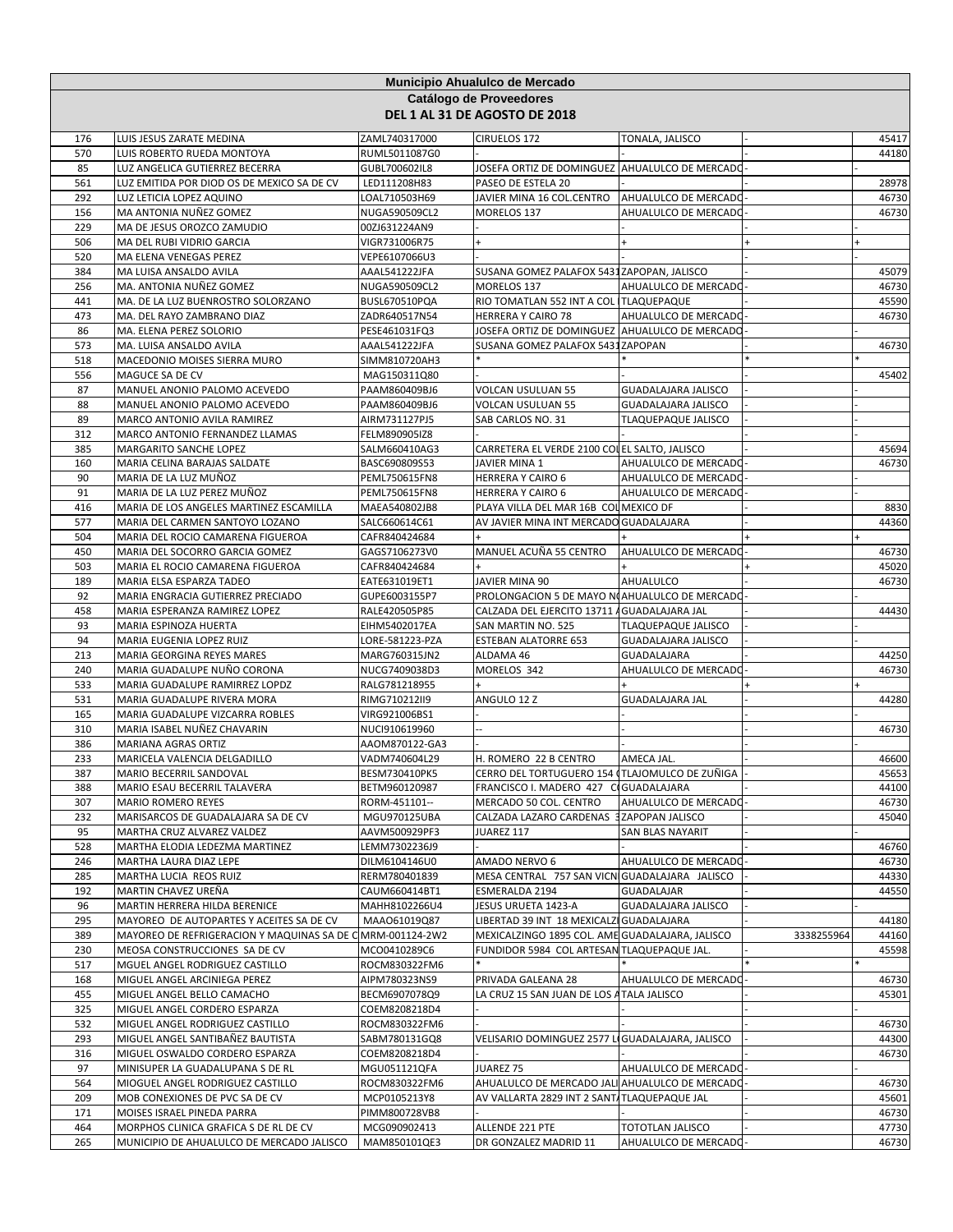|            | Municipio Ahualulco de Mercado<br>Catálogo de Proveedores<br>DEL 1 AL 31 DE AGOSTO DE 2018 |                                  |                                                                    |                            |  |                |  |  |  |
|------------|--------------------------------------------------------------------------------------------|----------------------------------|--------------------------------------------------------------------|----------------------------|--|----------------|--|--|--|
|            |                                                                                            |                                  |                                                                    |                            |  |                |  |  |  |
| 98         | NANOS TOTAL CARE SA DE CV                                                                  | NTC131107FU9                     | PRIVADA MEXICO 139                                                 | AHUALULCO DE MERCADO       |  |                |  |  |  |
| 477        | NEGOZZIARE S DE RL DE CV                                                                   | NEG071207LW6                     | MOLINA 59 COL CENTRO                                               | GUADALAJARA                |  | 44100          |  |  |  |
| 563        | NORBERTO VERGARA ARANA                                                                     | <b>VEAN720922SUB</b>             |                                                                    |                            |  |                |  |  |  |
| 99<br>299  | NORMA SOFIA DEL PILAR VEGA VAZQUEZ<br>NPMPROFESIONISTAS ASOCIADOS                          | VEVN830528QYO<br>NPA1209282L8    | PERIFERICONORTE 1087<br>PASEO DE LA CIMA 3609 COL LZAPOPAN JALISCO | ZAPOPAN JALISCO            |  | 45129          |  |  |  |
| 100        | NUEVA WALMART DE MEXICO S DE RL DE CV                                                      | NWM9709244W4                     | NEXTENGO NO. 78                                                    | DISTRITO FEDERAL MEXICO    |  |                |  |  |  |
| 255        | NURP CONSTRUCTORA S DE RL DE CV                                                            | NCO111130NK5                     | JUAREZ 59<br><b>CENTRO</b>                                         | AHUALULCO DE MERCADO       |  | 46730          |  |  |  |
| 472        | OFELIA ALVAREZ GRAGEDA                                                                     | AAGO470725BC3                    | EMILIO CARRANZA 227 COL CE AHUALULCO DE MERCADO                    |                            |  | 46730          |  |  |  |
| 101        | OFFICE DEPOT MEXICO SA DE CV                                                               | ODM950324V2A                     | JUAN SALVADOR AGRAZ 101                                            | <b>DISTRITO FEDERAL</b>    |  |                |  |  |  |
| 481        | OMAR AGUIRRE MENDOZA                                                                       | AUMO730202SY7                    | AV. GUADALAJARA 50 LA VENT ZAPOPAN JALISCO                         |                            |  | 45221          |  |  |  |
| 102        | OMAR VILLA RODRIGUEZ                                                                       | VIRO840323346                    | ABASOLO NO. 62                                                     | AHUALULCO DE MERCADO       |  |                |  |  |  |
| 103        | OPENING BUSINESS COMERCIALIZADORA SA DE CV                                                 | OBC100524622                     | PEDRO LOZA NO. 731                                                 | GUADALAJARA JALISCO        |  |                |  |  |  |
| 446        | OPERADORA DE FRANQUICIAS ALSEA SAPI DE CV                                                  | OFA-9210138U1                    |                                                                    |                            |  |                |  |  |  |
| 190        | OPERADORA OMX SA DE CV                                                                     | OOM960429832                     | PROLONGACION REFORMA 123 SANTA FE CUAJIMALPA DF                    |                            |  | 5348           |  |  |  |
| 541        | ORGANISMO PUBLICO DESCENTRALIZADO HOSPITAL                                                 | 0PO9704109Y3                     | CORONEL CALDERON 777 COL EGUADALAJARA JALISCO                      |                            |  | 4280           |  |  |  |
| 522        | ORGANIZACION MUNDO INFANTIL INTERNACIONAL 1+OMI130211QR3                                   |                                  |                                                                    |                            |  |                |  |  |  |
| 390        | ORNELAS MAQUINAS DE COSER SA DE CV                                                         | OMC900613FY5                     | REVOLUCION 561 ANALCO                                              | <b>GUADALAJARA JALISCO</b> |  | 44450          |  |  |  |
| 419        | OSCAR DANIEL ARAMBULA LECHUGA<br>OSCAR GUTIERREZ SALCEDO                                   | AALO891015KU5<br>GUSO-800425-3B3 | CALZADA DE EJERCITO 1305 QU GUADALAJARA                            |                            |  | 44430          |  |  |  |
| 391<br>188 | OSCAR RAFAEL GUEVARA RIVERA                                                                | GURO740405HA5                    | AV. DEL FEDERALISMO SUR 812 GUADALAJARA, JALISCO<br>JUAREZ 328     | ETZATLAN                   |  | 44190<br>46500 |  |  |  |
| 290        | OSWALDO MANUEL HERNANDEZ RAMIREZ                                                           | HERO820627PY8                    | ALVARO OBREGON 179                                                 | AHUALULCO DE MERCADO       |  | 46730          |  |  |  |
| 294        | <b>PAGINA TRES SA</b>                                                                      | PTR980813TT8                     | CALZADA DEL AGUILA 81 - Z CO GUADALAJARA                           |                            |  | 44190          |  |  |  |
| 580        | PALOMA EUGENIA CRUZ MACIAS                                                                 | CUMP811104U86                    |                                                                    |                            |  | 28047          |  |  |  |
| 105        | PANORAMA SA DE CV                                                                          | OAB830701NF1                     | J GUADALUPÉ ZUNO 2045                                              | GUADALAJARA JALISCO        |  |                |  |  |  |
| 526        | PARTES, UNIDADES LUMINICAS Y HERRAJES NACION +++++++++++++++                               |                                  |                                                                    |                            |  |                |  |  |  |
| 392        | PATRICIA MARGARITA GONZALEZ SALAZAR                                                        | GOSP640611526                    | TAMAULIPAS 1293 COL SAN M GUADALAJARA JALISCO                      |                            |  | 44260          |  |  |  |
| 106        | PATRICIA MIRELLA GUZMAN ACEVES                                                             | GUAP740430V75                    | HIDALGO 432                                                        | <b>TONALA JALISCO</b>      |  |                |  |  |  |
| 167        | PEDRO DIAZ BOLAÑOS                                                                         | DIBP700104Q62                    | AV MEXICO 50 CENTRO                                                | AHUALULCO DE MERCADO       |  | 46730          |  |  |  |
| 155        | PEDRO NUÑO RODRIGUEZ                                                                       | NERP790310957                    | JUAREZ 59                                                          | AHUALULCO DE MERCADO       |  | 46730          |  |  |  |
| 193        | PEDRO SANCHEZ MARTINEZ                                                                     | SAMP491110970                    | CTO DE LAS FLORES 25                                               | ZAPOAPN                    |  | 45202          |  |  |  |
| 107        | PEREZ GONGORA Y ASOCIADOS SC                                                               | PGA930201MI6                     | DR. COSS NO. 623 SUR                                               | MONTERREY NUEVO LEON       |  |                |  |  |  |
| 108        | PEREZ GONGORA Y ASOCIADOS SC                                                               | PGA930201MI6                     | DR. COSS NO. 623 SUR                                               | MONTERREY NUEVO LEON       |  |                |  |  |  |
| 440        | PEREZ OROZCO & ROBLES S.C.                                                                 | POA111015HC6                     | PARQUE DE LAS ESTRELLAS 287 GUADALAJARA JALISCO                    |                            |  | 44510          |  |  |  |
| 109        | PERJARUSA SA DE CV                                                                         | PER900508E74                     | <b>AGUSTIN RIVERA 90</b>                                           | LAGOS DE MORENO JAL        |  |                |  |  |  |
| 393        | PETROMAX SA DE CV                                                                          | PET040903-DH1                    | AUTOPISTA GDL-ZAPOTLANEJO TONALA, JALISCO                          |                            |  | 45400          |  |  |  |
| 546        | PINTASUR, S.A. DE C.V.                                                                     | PIN015079I3                      |                                                                    |                            |  |                |  |  |  |
| 572        | PIO COMERCIAL Y CONSTRUCTORA SA DE CV                                                      | PCA151203KP4                     |                                                                    |                            |  | 45650          |  |  |  |
| 525        | PLASENCIA CAMIONES DE GUADALAJARA SA DE CV                                                 | +++++++++++++                    |                                                                    |                            |  |                |  |  |  |
| 110<br>111 | PLASTICOS RODOLFO MAJARRO SA DE CV<br>PLAYERAS Y MAS SA DE CV                              | PRM0001178IA<br>PMA970108KX3     | CALZADA FEDERALISMO NO. 75 GUADALAJARA, JALISCO<br>AV. MEXICO 2500 | GUADALAJARA JALISCO        |  |                |  |  |  |
| 467        | PORVEEDORA DE AUTOPARTES Y SERVICIOS SA DE CV PAS000505JC7                                 |                                  | GANTE 19 COL AGUA AZUL                                             | GUADALAJARA JALISCO        |  | 44430          |  |  |  |
| 112        | PRECATSI SA DE CV                                                                          | PER120918BV1                     | <b>CUBILETE NO. 2953-101</b>                                       | ZAPOPAN JALISCO            |  |                |  |  |  |
| 555        | PREFABRICADOS MATERIALES Y PISOS SA DE CV                                                  | PMP800611G46                     |                                                                    |                            |  | 45230          |  |  |  |
| 394        | PREMIUM RESTAURANT BRANDS S DE RL DE CV                                                    | PRB100802-H20                    | PASEO DE LOS TAMARINDOS 40 MEXICO                                  |                            |  | 5120           |  |  |  |
| 113        | PROMOCROM SA DE CV                                                                         | PRO121204CA7                     | <b>CUATITLAN NO. 684</b>                                           | ZAPOPAN JALISCO            |  |                |  |  |  |
| 114        | PROTECNIA VESUBIO SC DE RL DE CV                                                           | PVE1208257S7                     | VOLCAN VESUBIO NO. 6570                                            | ZAPOPAN JALISCO            |  |                |  |  |  |
| 468        | PROVEEDORA DE AUTOPARTES Y SERVICIOS SA DE C PAS0000505JC7                                 |                                  | GANTE 19 COL AGUA AZUL                                             | <b>GUADALAJARA JAL</b>     |  | 44430          |  |  |  |
| 562        | PROVEEDORA DE EQUIPOS PARA ALUMBRADO S DE PEA031216LL8                                     |                                  | PUERTO DE SAN BLAS 98 COL M ZAPOPAN                                |                            |  | 45060          |  |  |  |
| 486        | PROYECISTAS EN CONSTRUCCION SA DE CV                                                       | PCO020619784                     | CARRETERA GUADALAJARA AM TALA                                      |                            |  | 45300          |  |  |  |
| 208        | PROYECTISTAS EN CONSTRUCCION SA DE CV                                                      | PCO020619784                     | KM 46 CRUCERO TALA EL REFUITALA                                    |                            |  | 45300          |  |  |  |
| 115        | QUALITAS COMPAÑÍA DE SEGUROS SA DE CV                                                      | QCS931209G49                     | JOSE MARIA CASTORENA NO.42 MEXICO D.F.                             |                            |  |                |  |  |  |
| 116        | R MOTORS SA DE CV                                                                          | RMO1104155B7                     | MANUEL J CLUTHIER NO. 476                                          | ZAPOPAN JALISCO            |  |                |  |  |  |
| 117        | RADIOMOVIL DIPSA SA DE CV                                                                  | RDI841003QJ4                     | LAGO ZURICH NO. 245                                                | MEXICO D.F.                |  |                |  |  |  |
| 159        | RAFAEL CORONA ANDRADE                                                                      | COAR560513VE1                    | AMADO NERVO 6 INT A                                                | AHUALULCO DE MERCADO       |  | 46730          |  |  |  |
| 395        | RAFAEL EDUARDO ALVAREZ RAMIREZ                                                             | AARR8704066V4-                   |                                                                    |                            |  |                |  |  |  |
| 235        | RAFAEL RODRIGUEZ LOPEZ                                                                     | ROLR670402IA6                    | ALVARO OBREGON 54<br>INDEPENDENCIA NO. 218                         | AHUALULCO DE MERCADO       |  | 46730          |  |  |  |
| 118<br>558 | RAMON ROMERO CARDENAS<br>RAMON SALCIDO LEDEZMA                                             | ROCR390819K15<br>SALR540609K55   |                                                                    | ETZATLAN JALISCO           |  | 44360          |  |  |  |
| 396        | RANCHO AGRICOLA EL NOVILLERO SPR DE RL DE CV                                               | RAN150326-5YA                    | KM 11 CARRETERA AHUALULCO AHUALULCO DE MERCADO-                    |                            |  | 46730          |  |  |  |
| 119        | RANCHO LA TARJEA S DE PR DE RL                                                             | RAT0602247G0                     | CARR AHUALULCO ETZALAN KN AHUALULCO DE MERCADO                     |                            |  |                |  |  |  |
| 479        | RASTRO GARIBAY SA DE CV                                                                    | RGA0605094Y9                     | CARRETERA EL REFUGIO SAN METZATLAN JALISCO                         |                            |  | 46500          |  |  |  |
| 318        | RAUL RUELAS RODRIGUEZ                                                                      | RURR550211AP6                    | AVENIDA REVOLUCION 2123 LA GUADALAJARA JALISCO                     |                            |  | 44800          |  |  |  |
| 551        | RAUL RUELAS RODRGUEZ                                                                       | +++++++++++++                    |                                                                    |                            |  |                |  |  |  |
| 397        | REAL TONALTECAS SA DE CV                                                                   | RTO030718-E84                    | AV TONALTECAS NTE 60 COL. C TONALA, JALISCO                        |                            |  | 45400          |  |  |  |
| 120        | REBECA CASTILLO DIAZ                                                                       | CADR740703KB5                    | CANAAN 3482                                                        | GUADALAJARA JALISCO        |  |                |  |  |  |
| 311        | RED DISEÑA CONSULTORES S. DE R. L. DE C.V.                                                 | RDC120625PL7                     | QUEBRADA 2637 BOSQUES DE GUADALAJARA                               |                            |  | 44540          |  |  |  |
| 398        | REFACCIONARIA ALCARAZ SA DE CV                                                             | RAL860225R97                     | AV LOS ANGELES 443 COL SAN GUADALAJARA                             |                            |  | 44460          |  |  |  |
| 328        | REFACCIONARIA MARIO GARCIA SA DE CV                                                        | RMG860304Q92                     | DR PEREZ ARCE 27 GENERAL FGUADALAJARA                              |                            |  | 44810          |  |  |  |
| 399        | REFACCIONARIA ROGELIO SA DE CV                                                             | RRO-791121-AX4                   |                                                                    |                            |  |                |  |  |  |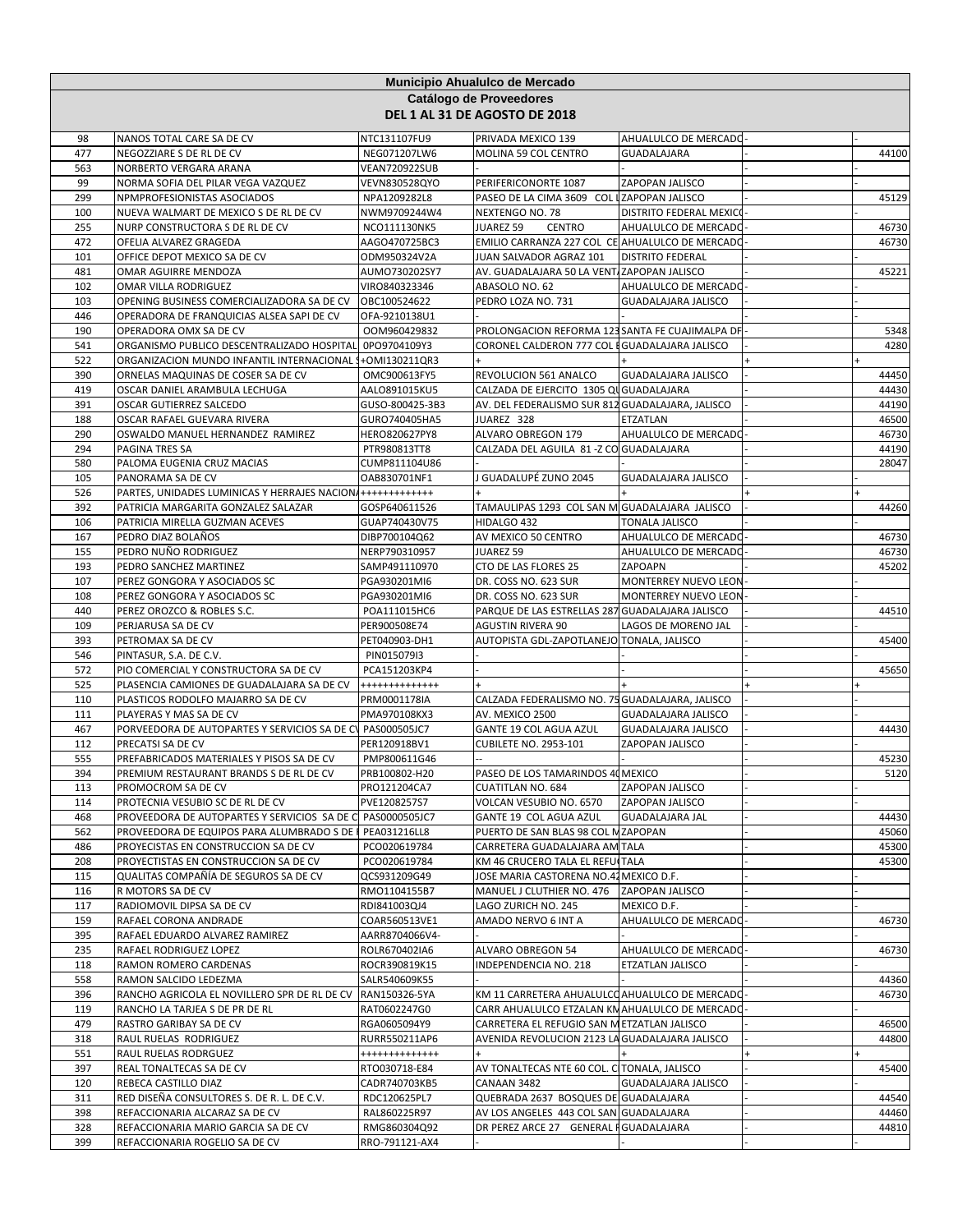|            | Municipio Ahualulco de Mercado<br>Catálogo de Proveedores<br>DEL 1 AL 31 DE AGOSTO DE 2018 |                                |                                                                                              |                                          |              |                |  |
|------------|--------------------------------------------------------------------------------------------|--------------------------------|----------------------------------------------------------------------------------------------|------------------------------------------|--------------|----------------|--|
|            |                                                                                            |                                |                                                                                              |                                          |              |                |  |
| 331<br>457 | REFACCIONES NEZA SA DE CV<br>REFACCIONES Y ACOPLAMIENTOS SA DE CV                          | RNE960723BV7<br>RAC821016TY0   | AV RIO CONSULADO 1500 INT 1 DELEG GUSTAVO A MADER<br>CALZADA 5 DE FEBRERO 178 QU GUADALAJARA |                                          |              | 7870<br>44430  |  |
| 456        | RENE VIRGEN ENRIQUEZ                                                                       | VIER650528HV6                  | VOCAN POPOCATEPTL 6558 INTZAPOPAN JALISCO                                                    |                                          |              | 45070          |  |
| 579        | RESTAURANTE EL PARGO DEL PACIFICO SA DE CV                                                 | RPP850118C67                   | AVENIDA FEDERALISMO SUR # GUADALAJARA                                                        |                                          |              | 44190          |  |
| 121        | RICARDO CORONA ORTIZ                                                                       | COOR650426DF0                  | MORELOS 184                                                                                  | AHUALULCO DE MERCADO                     |              |                |  |
| 315        | RICARDO VIZARRA PEREZ                                                                      | VIPR630403PA9                  | JOSE MARIA MERCADO 212 INTAHUALULCO DE MERCADO                                               |                                          |              | 46730          |  |
| 122        | RINES Y LLANTAS LOS ANGELES SA DE CV                                                       | RKA131209Q89                   | LOS ANGELES 357                                                                              | GUADALAJARA JALISCO                      |              |                |  |
| 484        | RITA MARIA NOELIA SANTOS ACEVEDO                                                           | SAAR740116LW9                  | TULIPAN 160 INTERIOR 5 A VIL TONALA JALISCO                                                  |                                          |              | 45403          |  |
| 261<br>123 | ROAD MACHINERY CO SA DE CV<br>ROBERTO ALVAREZ TAPIA                                        | RMA910702IW1<br>AATR690327R90  | BOULEVARD MANUEL AVILA CA MEXICO DF<br>SINALOA 65                                            | <b>SAN BLAS NAYARIT</b>                  |              | 11000          |  |
| 565        | ROBERTO DE JESUS OROZCO CERVANTES                                                          | PPCR5102076N5                  | PENSADOR MEXICANO 1270 CO GUADLAJAJARA                                                       |                                          |              | 44410          |  |
| 459        | ROBERTO JIMENEZ JIMENEZ                                                                    | JIJR580607L6A                  | KM 5.63 CARRETARA AMECA A AMECA                                                              |                                          |              | 46600          |  |
| 400        | RODOLFO CARLOS TORRES GUTIERREZ                                                            | TOGR850731NC7                  | MISION DE SAN IGNACIO 28 IN ZAPOPAN JALISCO                                                  |                                          |              | 45030          |  |
| 175        | ROGELIO SIRAHUEN II PALOMERA JIMENEZ                                                       | PAJR710217JQ3                  | DONATO GUERRA 274                                                                            | GUADALAJARA, JALISCO                     | 36139563     | 44100          |  |
| 237        | ROQUE CALZADA LEPE                                                                         | CALR710809T10                  | JUAREZ 318 CENTRO                                                                            | AHUALULCO DE MERCADO                     |              | 46730          |  |
| 482        | ROSARIO MENDOZA MACEDO                                                                     | MEMR531218RH2                  | AV INDUSTIRAL METALULRGICA ZAPOPAN                                                           |                                          |              | 45130          |  |
| 258<br>238 | RUBEN LOMELI LOZA<br>RYPAOSA SA DE CV                                                      | LOLR6501021A6<br>RYP881005B11  | VENTURA ANAYA 518<br>AV MANUEL GOMEZ MORIN 59 TLAQUEPAQUE                                    | <b>GUADALAJARA JAL</b>                   |              | 44730<br>45598 |  |
| 201        | SAFE REFACCIONES EUROPEAS SA DE CV                                                         | SRE110418TL9                   | NIÑOS HEROES 2987 LOC 4 JAI GUADALAJARA                                                      |                                          |              | 44520          |  |
| 435        | SALUD DIGNA PARA TODOS IAP                                                                 | SDT031013132                   | PALIZA SUR 87                                                                                | <b>CENTRO</b>                            |              | 8000           |  |
| 269        | SALVADOR ESTRADA GARCIA                                                                    | EAGS5706185Q1                  | CALLE ALVARO OBREGON 550 GUADALAJARA                                                         |                                          |              | 44360          |  |
| 259        | SALVADOR GERARDO HURTADO MUÑOZ                                                             | HUMS761220EY9                  | RAMON CORONA 274 INT2 COL ETZATLAN JALISCO                                                   |                                          |              | 46500          |  |
| 124        | SALVADOR RAMIREZ ZEPEDA                                                                    | RAZS570724615                  | <b>GUADALUPE VICTORIA NO. 7</b>                                                              | AHUALULCO DE MERCADO                     |              |                |  |
| 537        | SALVADOR SAHAGUN GODINEZ                                                                   | *****************              |                                                                                              |                                          |              |                |  |
| 125        | SANDRA JACQUELINE LOMELI GODINEZ                                                           | LOGS8003196Y7                  | PLAN DE SAN LUIS 3353                                                                        | TLAQUEPAQUE JALISCO                      |              |                |  |
| 183<br>126 | SARA ELENA ESPARZA AVALOS<br>SARA GARCIA LUPERCIO                                          | EAAS751011JC0<br>GALS520922687 | ZARAGOZA 242                                                                                 | AHUALULCO DE MERCADO<br>ETZATLAN JALISCO |              | 46730          |  |
| 521        | SAUL FRAGOZA GONZALEZ                                                                      | FAGS9810053C4                  |                                                                                              |                                          |              |                |  |
| 336        | SECRETARIA DE DESARROLLO TERRITORIAL Y URBAN REE9804272F1                                  |                                | FRAY ANTONIO ALCALDE 1918 GUADALAJARA                                                        |                                          |              | 44270          |  |
| 174        | SECRETARIA DE PLANEACION, ADMINISTRACION Y FI SPC130227-L99                                |                                | PEDRO MORENO 281                                                                             | GUADALAJARA, JALISCO                     |              | 44100          |  |
| 49         | SERGIO LUIS ESCAMILLA IÑIGUEZ                                                              | EAIS7306228P5                  | JUAN DE LA BARRERA 1776A                                                                     | <b>GUADALAJARA JALISCO</b>               |              |                |  |
| 170        | SERGIO MEDINA RUBIO                                                                        | MERS820804FZA                  | ENRIQUE DIAZ DE LEON 1156 M GUADALAJARA                                                      |                                          |              | 44260          |  |
| 127        | SERGIO RUELAS BOBADILLA                                                                    | RUBS710526FE9                  | CRUCERO CARRETERA A AMECA AHUALULCO DE MERCADO                                               |                                          |              |                |  |
| 505<br>275 | SERVIACERO ESPECIALES SA DE CV<br>SERVICIO AUTOMOTRIZ BANDA SA DE CV                       | SES7402068MS2                  | MIGUEL RAMOS ARISPE 369 SU GUADALAJARA                                                       |                                          |              | 44480          |  |
| 286        | SERVICIO AUTOMOTRIZ LINCE SA DE CV                                                         | SAB130709QX0<br>SAL020411-R56  | AV JUAN SEBASTIAN BACH 4825 ZAPOPAN, JALISCO                                                 |                                          |              | 45030          |  |
| 128        | SERVICIO COUNTRY SA DE CV                                                                  | SCO801216TVO                   | AV. AMERICAS NO. 1166                                                                        | <b>GUADALAJARA JALISCO</b>               |              |                |  |
| 496        | SERVICIO DE ADMINISTRACION Y ENAJENACION DE B SAE-030617-SV8                               |                                | AV. INSUGENTES SUR 1931 INT DE MEXICO                                                        |                                          |              | 1020           |  |
| 401        | SERVICIO EL TACOTE SA DE CV                                                                | STA-040805-GT7                 | MINA Y DURANGO S/N                                                                           | TECUALA, NAYARIT                         |              | 63440          |  |
| 129        | SERVICIO MICHIFAZO SA DE CV                                                                | SMI971023AS2                   | DR. OLIVA 95                                                                                 | AHUALULCO DE MERCADO                     |              |                |  |
| 453        | SERVICIO PATRYBACH SA DE CV                                                                | SPA0302275M5                   | AV PATRIA 209 COL PRADOS DI ZAPOPAN JALISCO                                                  |                                          |              | 45030          |  |
| 574        | SERVICIO RIO NILO SA DE CV                                                                 | SRN9708155V5                   | AV. RIO NILO 3864                                                                            | GUADALAJARA                              |              | 44860          |  |
| 154<br>402 | SERVICIO SIGLO XXI SA DE CV<br>SERVICIO TONALA SA DE CV                                    | SSX990909BW7<br>STO940706-8B5  | CARRETERA GUADLAJARA NOG ZAPOPAN JALISCO<br>AV. TONALA 74 COL. CENTRO   TONALA, JAL.         |                                          |              | 46730<br>45400 |  |
| 494        | SERVICIOS IMAGENOLOGICOS DE OCCIDENTE SA DE (SIO-961106-VA3                                |                                | AV. LOPEZ MATEOS NORTE 104 GUADALAJARA, JALISCO                                              |                                          |              | 44648          |  |
| 445        | SERVICIOS INTEGRALES DE TLAQUEPAQUE SA DE CV SIT060907-111                                 |                                |                                                                                              |                                          |              |                |  |
| 540        | SERVICIOS TECNICO AUTOMOTRICES TONALA SA DE   STA0501198B5                                 |                                | AV RIO NILO 2997 LOMAS DE L TONALA JAL                                                       |                                          |              | 45418          |  |
| 575        | SERVICIOS TECNICOS AUTOMOTRICES TONALA SA DE STA0501198B5                                  |                                | AVENIDA RIO NILO 2997                                                                        | TONALA                                   |              | 45418          |  |
| 146        | SERVICRECE & BIT SA DE CV                                                                  | S&B0503157C0                   | NIÑOES HEROES 2281 COLO AN GUADALAJARA JALISCO                                               |                                          |              | 44160          |  |
| 403        | SERVIGAS LA CRUZ SA DE CV                                                                  | SCR101006-UU5                  | AV JUAREZ 890 COL. RANCHO LITONALA, JALISCO                                                  |                                          | 33-3792-0057 | 45410          |  |
| 130<br>444 | SHEILA PUBLICIDAD SA DE CV<br>SILAS ROCHA CASTILLEJA                                       | SPU131013DV0<br>ROCS740510QE6  | FLORENCIA 2842                                                                               | <b>GUADALAJARA JALISCO</b>               |              |                |  |
| 212        | SILVERIO VIDRIO GARCIA                                                                     | VIGS590713A13                  | JPSE MARIA MERCADO 263                                                                       | AHUALULCO DE MERCADO                     |              | 46730          |  |
| 404        | SKIP EDIFICACIONES S.A. DE C.V.                                                            | SED080712SJ7                   | EMILIANO ZAPATA 28 COL LAS JTLAQUEPAQUE JALISCO                                              |                                          |              | 45590          |  |
| 405        | SOCIEDAD ECOLOGICA PARA EL MANEJO DE RESIDUCEMR-100802-TA7                                 |                                | AV. DEL PILAR 3010 PINAL DE LIZAPOPAN, JALISCO.                                              |                                          |              | 48432          |  |
| 428        | SOCIEDAD ECOLOGICA PARA ELMANEJO DE RESIDUO EMR-100802-TA7                                 |                                |                                                                                              |                                          |              |                |  |
| 178        | SOCRATES OROZCO NUÑO                                                                       | OONS910927PL5                  | JOSEFA ORTIZ DE DOMINGUEZ  AHUALULCO DE MERCADO-                                             |                                          |              | 46730          |  |
| 501        | SOFIA MENDOZA JIMENEZ                                                                      | MEJS750328KL3                  | JUAN MANUEL NO.625                                                                           | GUADALAJARA                              |              | 44100          |  |
| 544        | SOFT & SAFE SYSTEMS SA DE CV                                                               | ++++++++++++                   |                                                                                              |                                          |              |                |  |
| 131<br>323 | SUNLIGTH ONLY SA DE CV<br>SUPER SERVICIO 5 MINAS SA DE CV                                  | SON110708H76<br>SSC000222B86   | CARR A ZALEA KM 3<br>EXTRAMUROS 201                                                          | LA BARCA JAL<br>ETZATLAN JALISCO         |              | 46500          |  |
| 406        | SUPER SERVICIO LOS CAÑAVERALES SA DE CV                                                    | SSC070803-RKA                  | MARGEN IZQ. TALA TEUCHITLAI TALA, JAL.                                                       |                                          |              | 45300          |  |
| 407        | SUPERSERVICIO TALA SA DE CV                                                                | STA-100624-FP3                 | CARRETERA A AMECA 6020 COLTALA, JALISCO                                                      |                                          |              | 45308          |  |
| 332        | SYC MOTOR SA DE CV                                                                         | SMO810623HI5                   | CALZ. LAZARO CARDENAS 1962 GUADALAJARA                                                       |                                          |              | 44900          |  |
| 144        | TELEFONOS DE MEXICO SAB DE CV                                                              | TME840315KT6                   | PARQUE VIA 198                                                                               | MEXICO DF                                |              | 6500           |  |
| 535        | TERAPIAS INTEGRALES 2017                                                                   | ****************               |                                                                                              |                                          |              | $+$            |  |
| 408        | TERRASOLUCIONES DE IMPACTO SA DE CV                                                        | TIM150415GG4                   | FRANCISCO ROJAS GONZALEZ (GUADALAJARA                                                        |                                          |              | 44600          |  |
| 438<br>132 | TIEMPO Y TECNOLOGIA SA DE CV                                                               | TTE990512QU0                   | AV NIÑOS HEROES 1102 COL M GUADALAJARA                                                       |                                          |              | 44190          |  |
|            | TRACSA SAPI DE CV                                                                          | TRA800423S25                   | PERIFERICO SUR 7800                                                                          | TLAQUEPAQUE JALISCO                      |              |                |  |